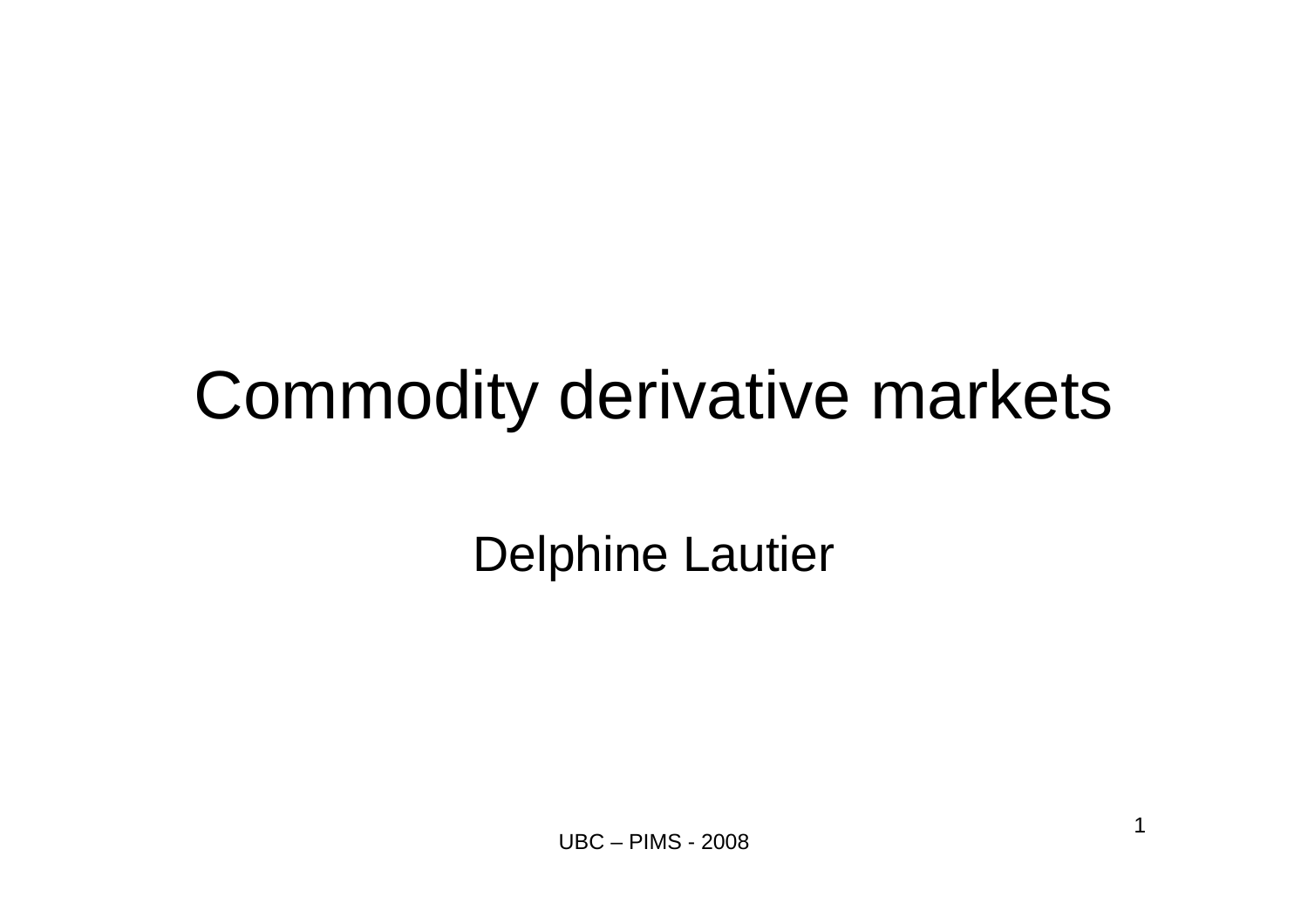- 1. Commodity markets today
- 2. The behavior of commodity prices : main characteristics
- 3. New trends in research on commodities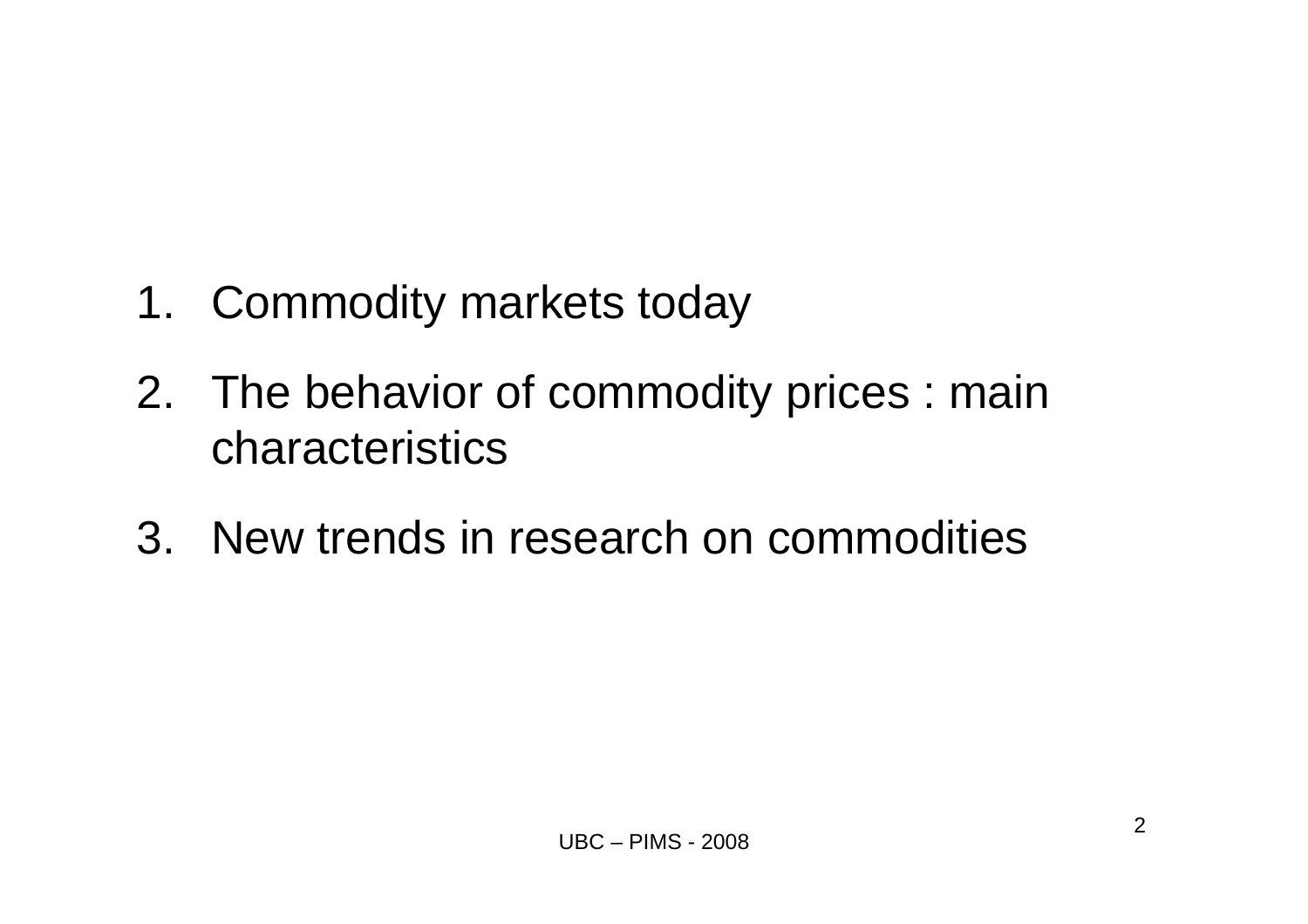## 1. Commodity markets today

- Huge rise in prices
- Huge rise in transactions volumes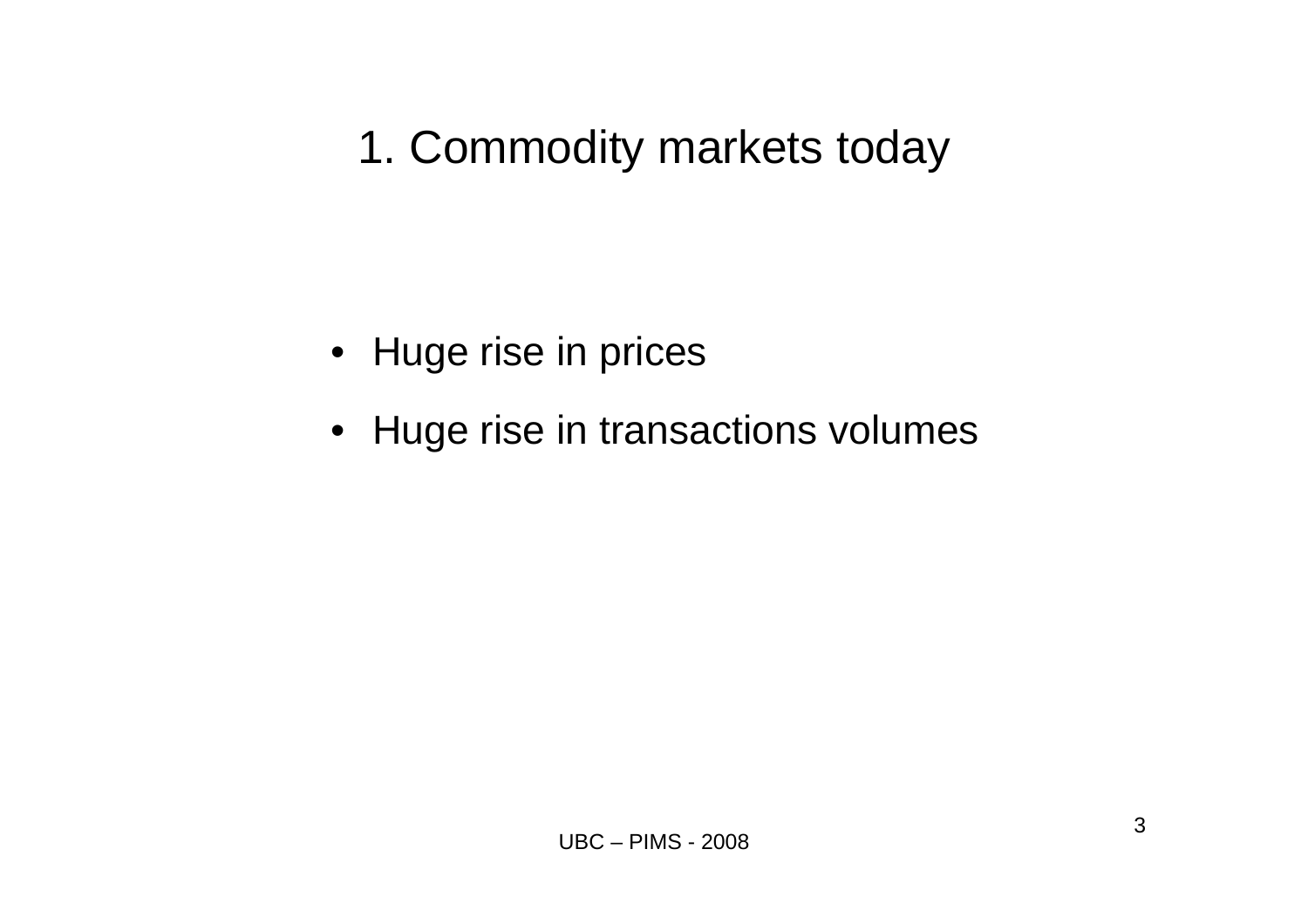

27 Deflated by US CPI.

5 Mar-08

#### Source: IMF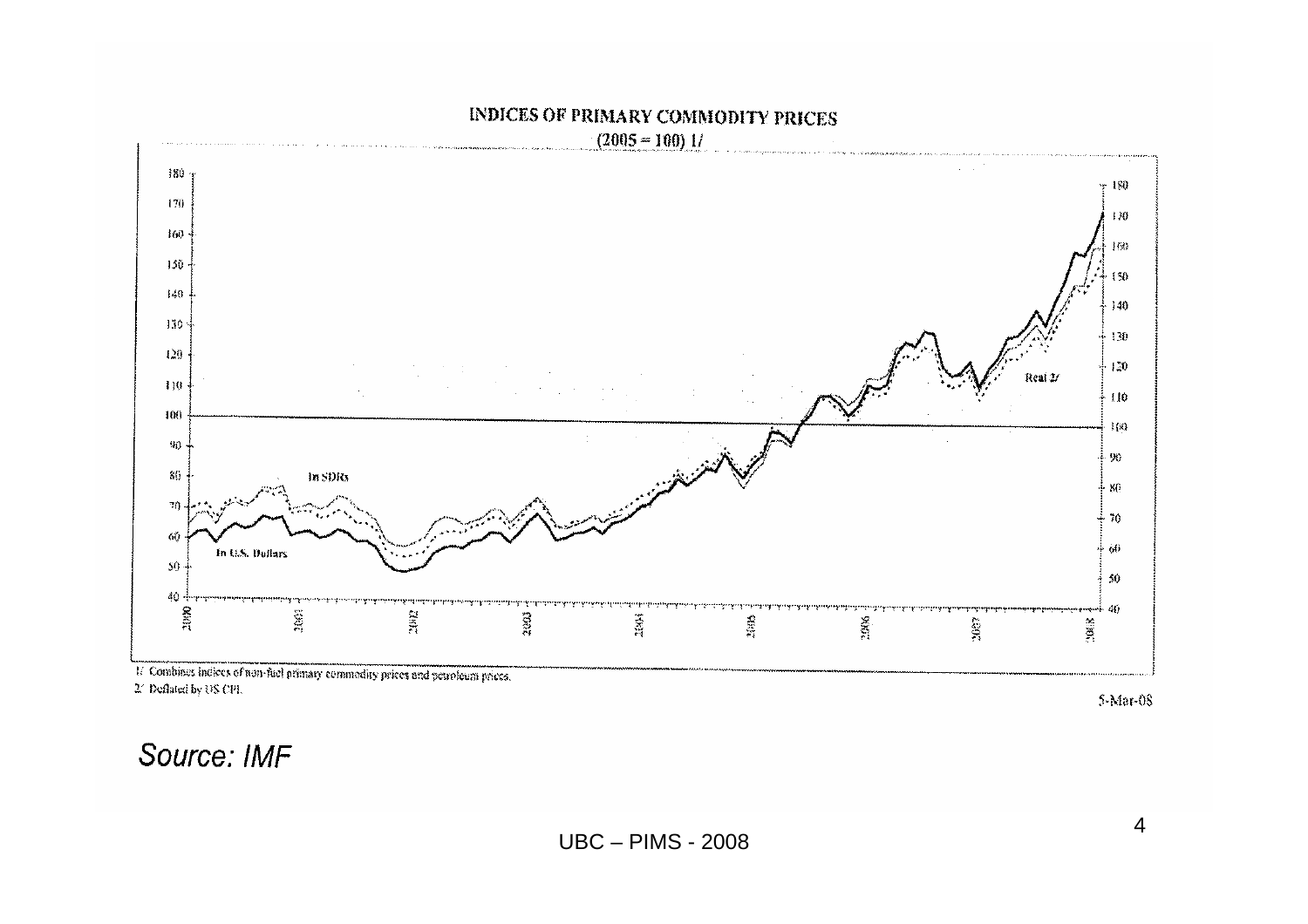## Light Sweet Crude Oil, Nymex



**UBC - PIMS - 2008**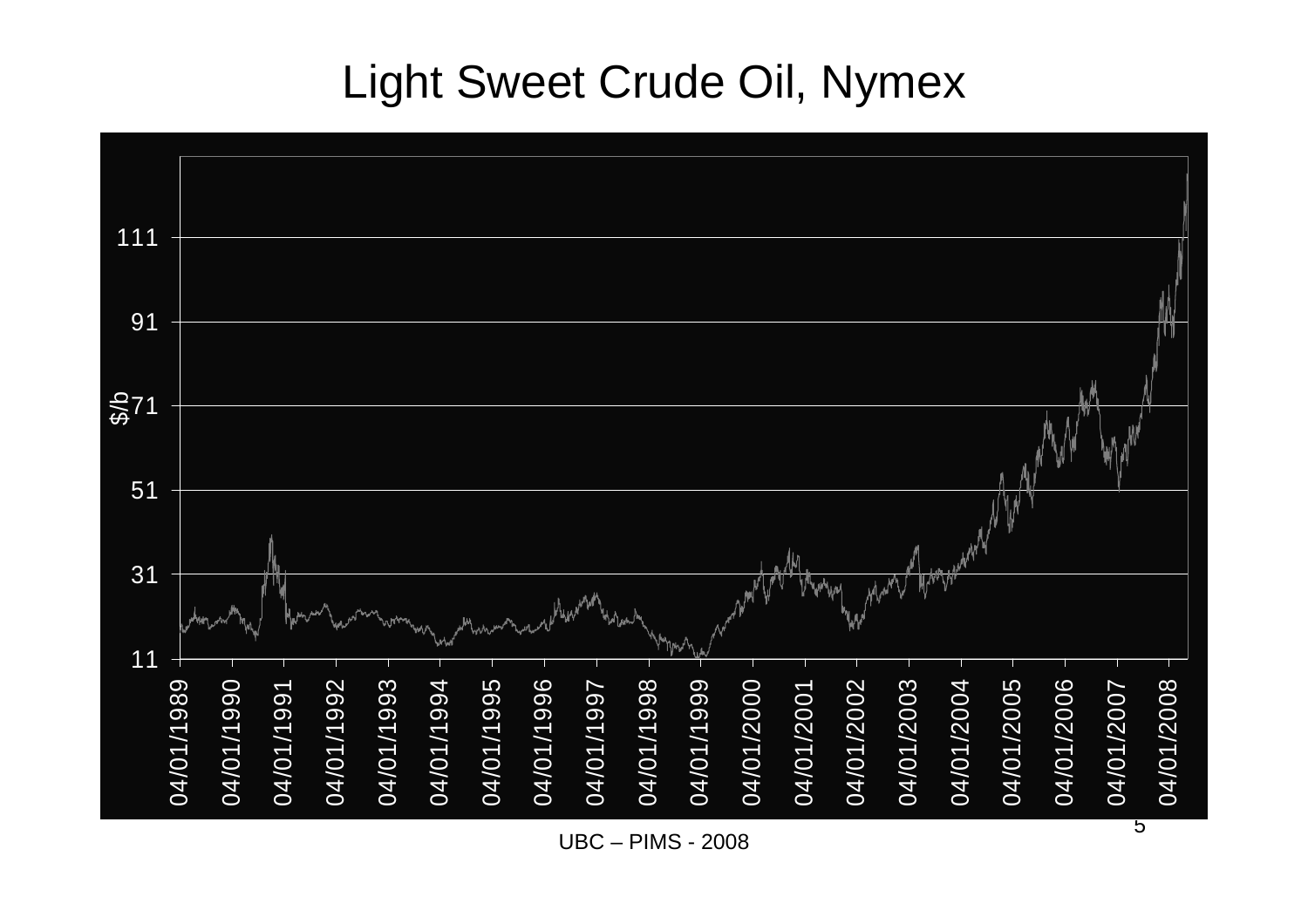#### Shooting Upward Growth in Global Futures and Options Trading Over the Last Four Years



**UBC - PIMS - 2008**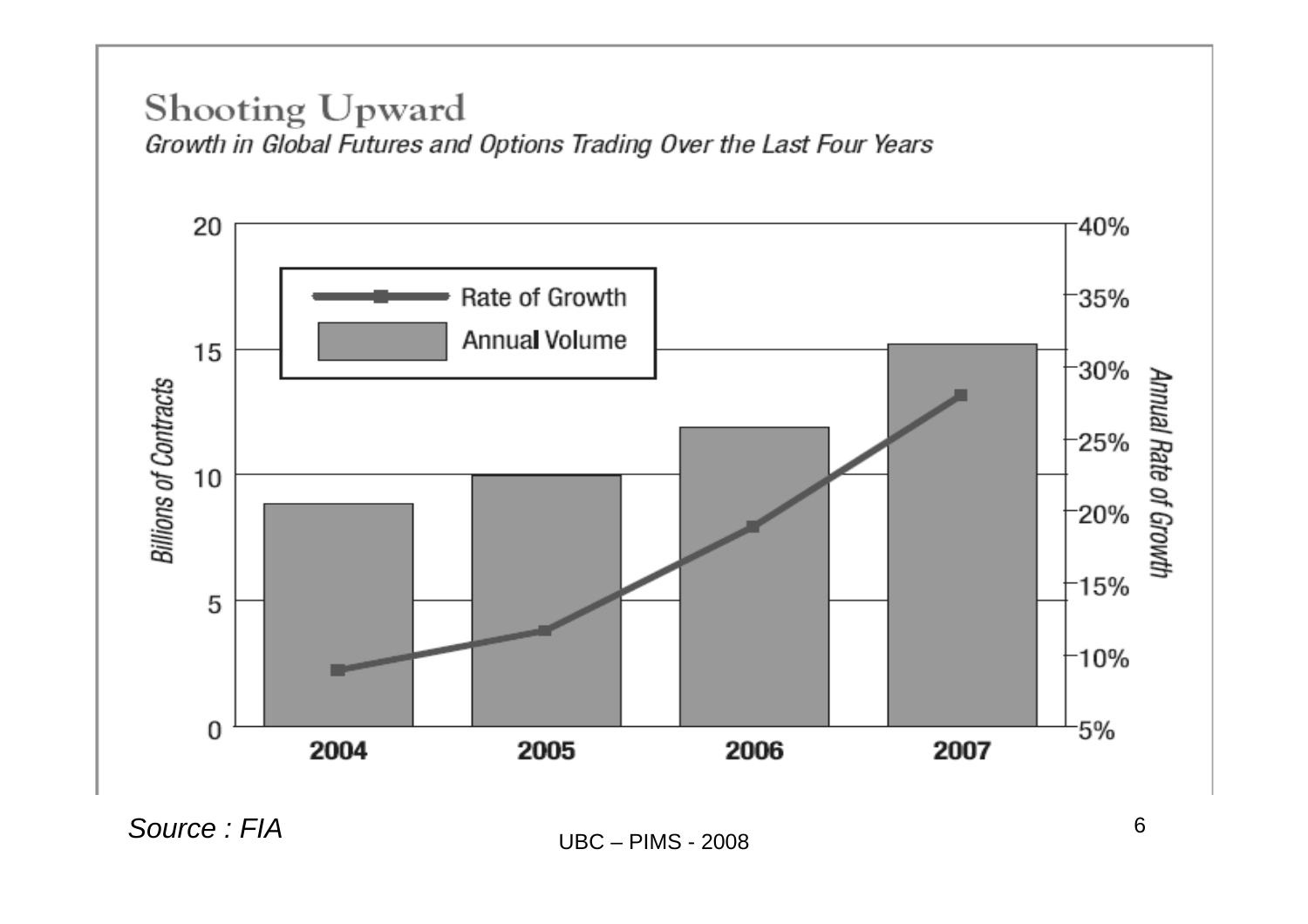## Growth rate of transaction volume on exchanges, by category, 2006-2007

| • Individual equity | 42.25% |
|---------------------|--------|
| • Foreign currency  | 39.43% |
| • Agriculture       | 32.02% |
| • Industrial metals | 29.72% |
|                     |        |
| • Energy            | 28.61% |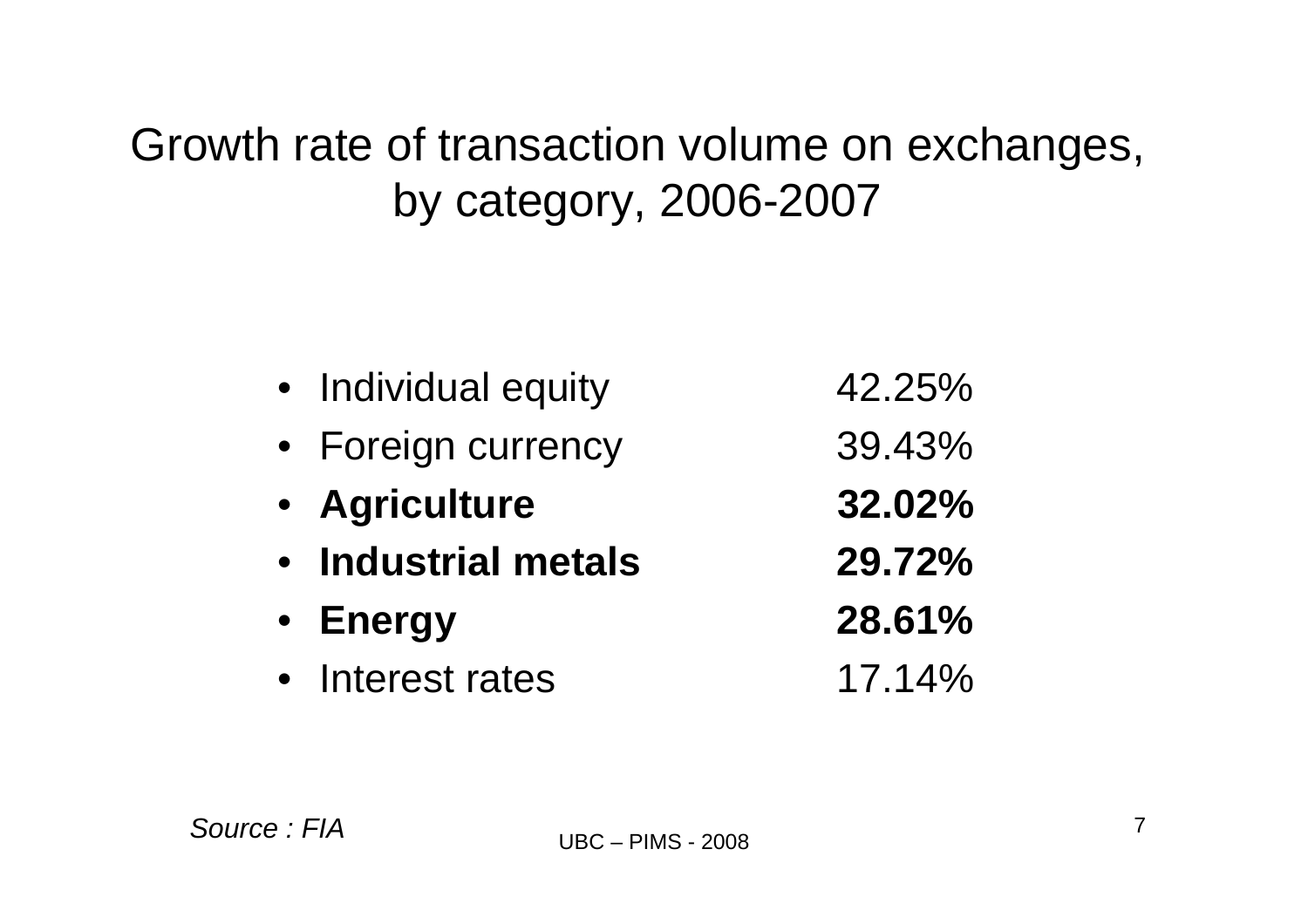- For oil, the volume of exchange traded derivatives is around 15 times larger than the volume of production
- For gold, copper and aluminum, it is around 40 times larger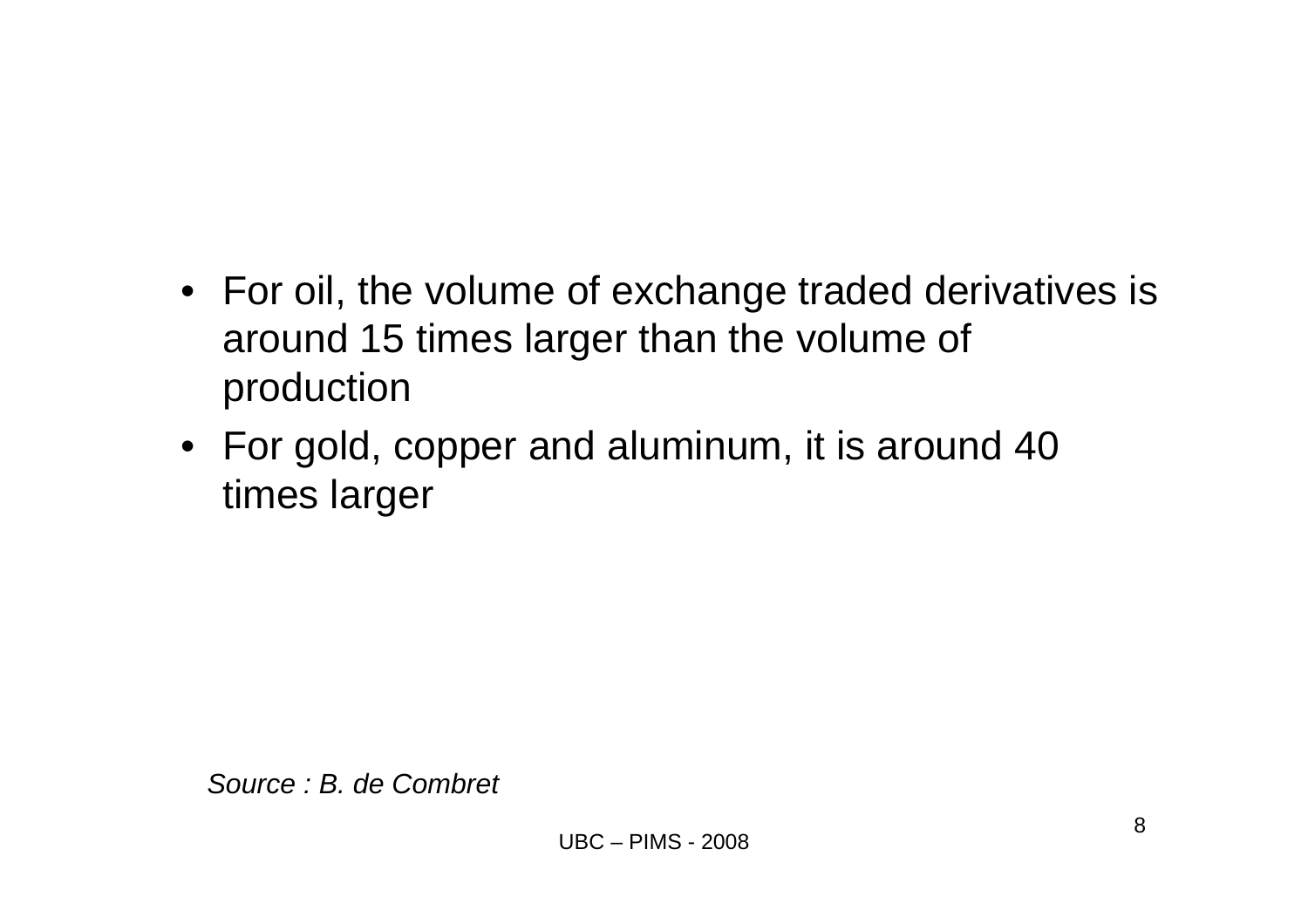The most important commodity markets today

Ranked by number of contracts traded :

- Crude oil, Natural gas, petroleum products
- Soy Meal, Soybean & Corn
- Aluminium, Gold, Copper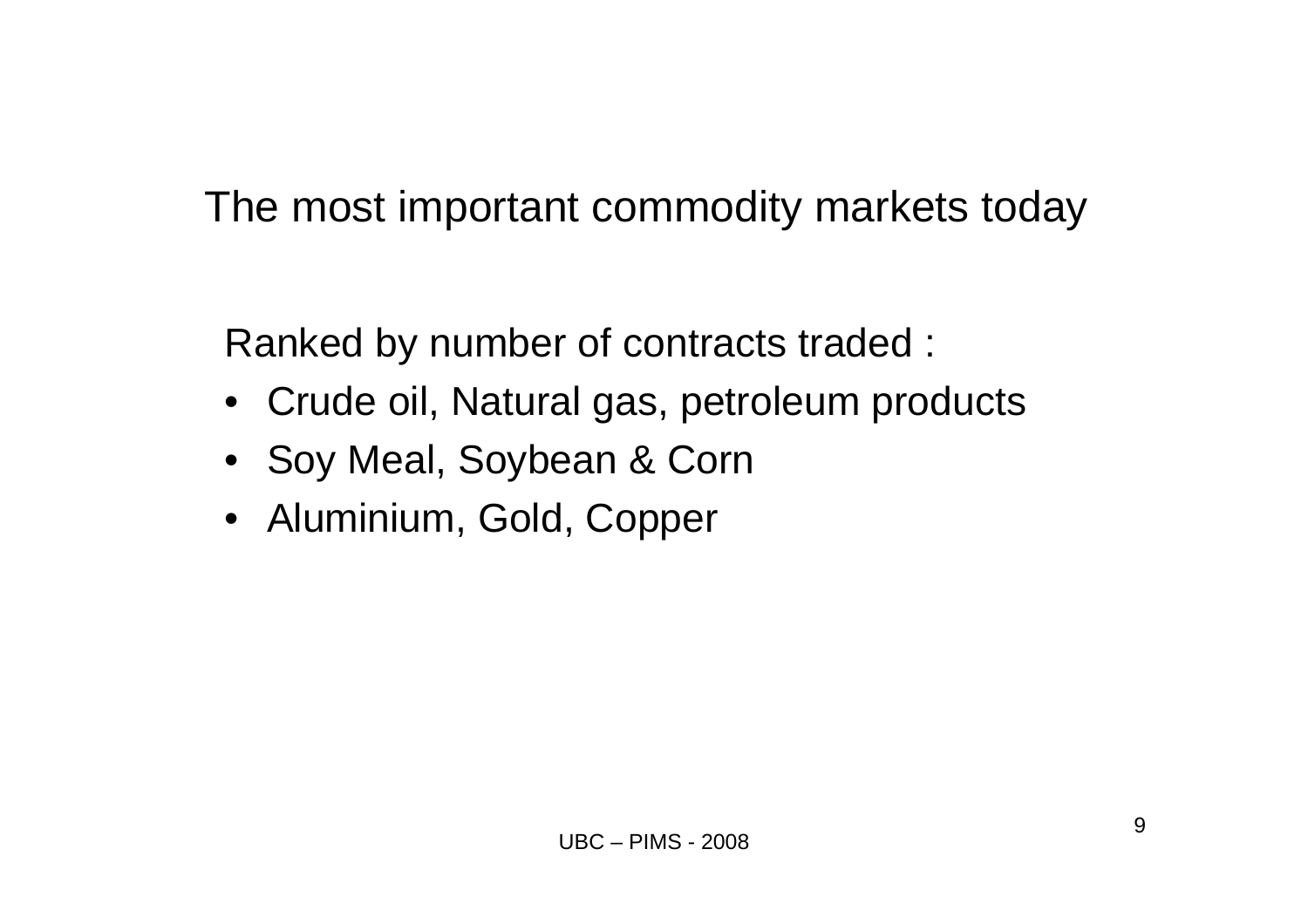| Rank            | Contract                                              | 2007        | 2006         | % Change  |
|-----------------|-------------------------------------------------------|-------------|--------------|-----------|
|                 | Light Sweet Crude Oil Futures, Nymex                  | 121,525,967 | 71,053,203   | 71.04%    |
| $\overline{2}$  | Brent Crude Oil Futures, ICE Futures Europe           | 59,728,941  | 44,345,927   | 34.69%    |
| 3               | WTI Crude Oil Futures, ICE Futures Europe             | 51,388,362  | 28,672,639   | 79.22%    |
| 4               | European Style Natural Gas Options, Nymex Clearport * | 29,921,068  | 19,515,968   | 53.32%    |
| 5               | Natural Gas Futures, Nymex                            | 29,786,318  | 23,029,988   | 29.34%    |
| $6\phantom{.0}$ | Light Sweet Crude Oil Options on Futures, Nymex       | 28,398,793  | 21,016,562   | 35.13%    |
| 7               | Gas Oil Futures, ICE Futures Europe                   | 24,509,884  | 18,289,877   | 34.01%    |
| 8               | NY Harbor RBOB Gasoline Futures, Nymex                | 19,791,439  | 3,883,261    | 409.66%   |
| 9               | No. 2 Heating Oil Futures, Nymex                      | 18,078,976  | 13,990,589   | 29.22%    |
| 10              | Henry Hub Swap Futures, Nymex Clearport *             | 16,207,044  | 24, 157, 726 | $-32.91%$ |
| 11              | Crude Oil Futures, MCX                                | 13,938,813  | 4,466,538    | 212.07%   |
| 12              | Fuel Oil Futures, SHFE                                | 12,005,094  | 12,734,045   | $-5.72%$  |
| 13              | Henry Hub Penultimate Swap Futures, Nymex Clearport * | 10,117,889  | 7,973,290    | 26.90%    |
| 14              | Gasoline Futures, Tocom                               | 7,529,706   | 12,932,848   | $-41.78%$ |
| 15              | miNY Crude Oil Futures, Nymex                         | 5,185,214   | 9,323,467    | $-44.39%$ |
| 16              | Natural Gas Options on Futures, Nymex                 | 5,051,879   | 9,581,663    | $-47.28%$ |
| 17              | Gasoline Futures, C-Com                               | 3,635,329   | 4,953,168    | $-26.61%$ |
| 18              | Kerosene Futures, C-Com                               | 2,685,345   | 4,027,192    | $-33.32%$ |
| 19              | Kerosene Futures, Tocom                               | 2,350,819   | 4,492,904    | $-47.68%$ |
| 20              | European Style Crude Oil Options, Nymex Clearport *   | 1,879,999   | 379,250      | 395.71%   |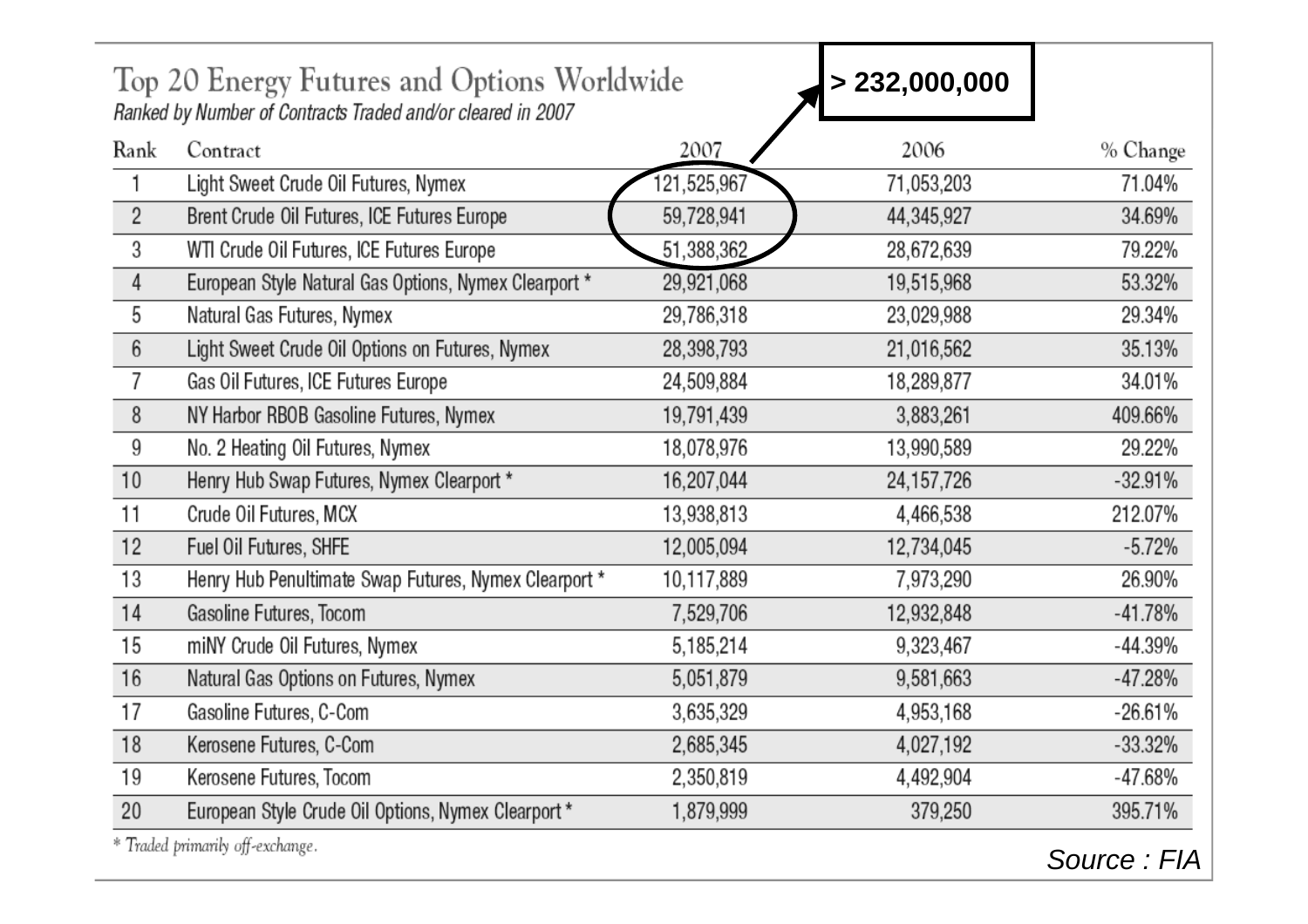#### Top 20 Agricultural Futures and Options Worldwide Ranked by Number of Contracts Traded in 2007

Contract Rank 2007 2006 % Change Soy Meal Futures, DCE 64.719.466 105.14%  $\mathbf{1}$ 31.549.669 Corn Futures, DCE  $-12.13%$  $\overline{2}$ 59.436.742 67.645.036 Corn Futures, CME 3 54,520,152 15.41% 47,239,893 No. 1 Soybean Futures, DCE 47.432.721 8,897,061 433.13%  $\overline{4}$ White Sugar Futures, ZCE 29,342,066 54.96% 5 45,468,481 Rubber Futures, SHFE  $6\phantom{a}$ 42.191.727 26.047.061 61.98%  $\overline{7}$ Strong Gluten Wheat Futures, ZCE 38,982,788 14,676,238 165.62% Soybean Futures, CME 8 31.726.316 22,647.784 40.09% 9 Sugar #11 Futures, ICE Futures U.S. 21,263,799 15,100,721 40.81%  $10$ Wheat Futures, CME 19,582,706 20.70% 16,224,871  $11$ Corn Futures, CME 14.691.277 11.317.388 29.81%  $12$ Soy Oil Futures, DCE 13,283,866 10,333,006 28.56% 13 Soybean Oil Futures, CME 13,170,914 9,488,524 38.81% 14 Non-GMO Soybean Futures, TGE 12,280,932 9,885,557 24.23% 15 Soybean Meal Futures, CME 12,213,315 9,350,043 30.62% 16 Live Cattle Futures, CME 8,587,973 8,209,698 4.61%  $17$ Soybean Options on Futures, CME 8,215,582 6,042,797 35.96% 18 Pepper Futures, NCDEX 65.11% 7,488,534 4,535,589 19 Lean Hog Futures, CME 7,264,832 6,481,001 12.09% 20 Rubber Futures, Tocom 7,062,252 9,661,388  $-26.90%$ 

Source: FIA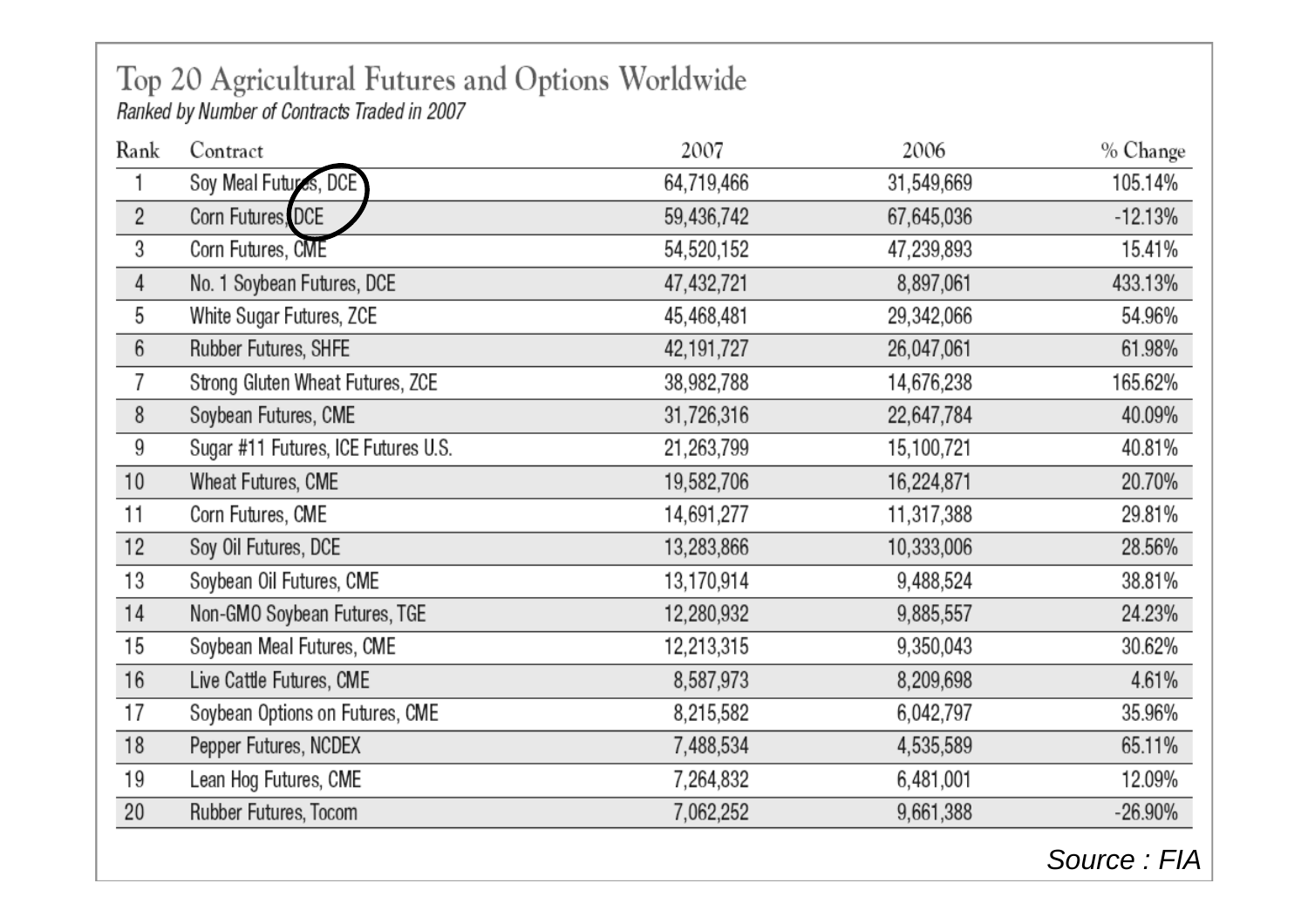### Top 20 Metals Futures and Options Worldwide

Ranked by Number of Contracts Traded in 2007

| Rank            | Contract                                 | 2007       | 2006       | % Change   |
|-----------------|------------------------------------------|------------|------------|------------|
|                 | High Grade Primary Aluminum Futures, LME | 40,229,693 | 36,418,131 | 10.47%     |
| $\overline{2}$  | Gold Futures, Nymex                      | 25,060,440 | 15,917,584 | 57.44%     |
| 3               | Copper Futures, LME                      | 21,420,450 | 18,864,246 | 13.55%     |
| $\overline{4}$  | Gold Futures, Tocom                      | 18,203,194 | 22,228,198 | $-18.11%$  |
| 5               | Copper Futures, SHFE                     | 16,328,011 | 5,393,419  | 202.74%    |
| $6\phantom{.0}$ | Copper Futures, MCX                      | 15,375,506 | 5,293,964  | 190.43%    |
| 7               | Special High Grade Zinc Futures, LME     | 12,556,285 | 11,706,008 | 7.26%      |
| 8               | Zinc Futures, SHFE                       | 10,215,449 | $\star$    |            |
| 9               | Silver Futures, MCX                      | 9,183,273  | 9,498,544  | $-3.32%$   |
| 10              | Platinum Futures, Tocom                  | 9,169,890  | 11,018,069 | $-16.77%$  |
| 11              | 100 oz. Gold Futures, CME                | 7,898,027  | 8,452,484  | -6.56%     |
| 12              | Gold Futures, MCX                        | 7,604,891  | 9,957,351  | $-23.63%$  |
| 13              | Silver Futures, Nymex                    | 6,817,137  | 5,433,063  | 25.48%     |
| 14              | Silver M Futures, MCX                    | 6,258,376  | 2,982,222  | 109.86%    |
| 15              | Aluminum Futures, SHFE                   | 4,823,552  | 13,931,476 | $-65.38\%$ |
| 16              | Standard Lead Futures, LME               | 4,697,862  | 4,568,140  | 2.84%      |
| 17              | Primary Nickel Futures, LME              | 3,792,788  | 4,177,557  | $-9.21%$   |
| 18              | Copper Futures, Nymex                    | 3,753,168  | 3,281,312  | 14.38%     |
| 19              | Gold Options on Futures, Nymex           | 3,554,858  | 3,708,573  | $-4.14%$   |
| 20              | Zinc Futures, MCX                        | 3,551,909  | 562,647    | 531.29%    |
|                 |                                          |            |            |            |

\* Not listed for trading in 2006.

Source: FIA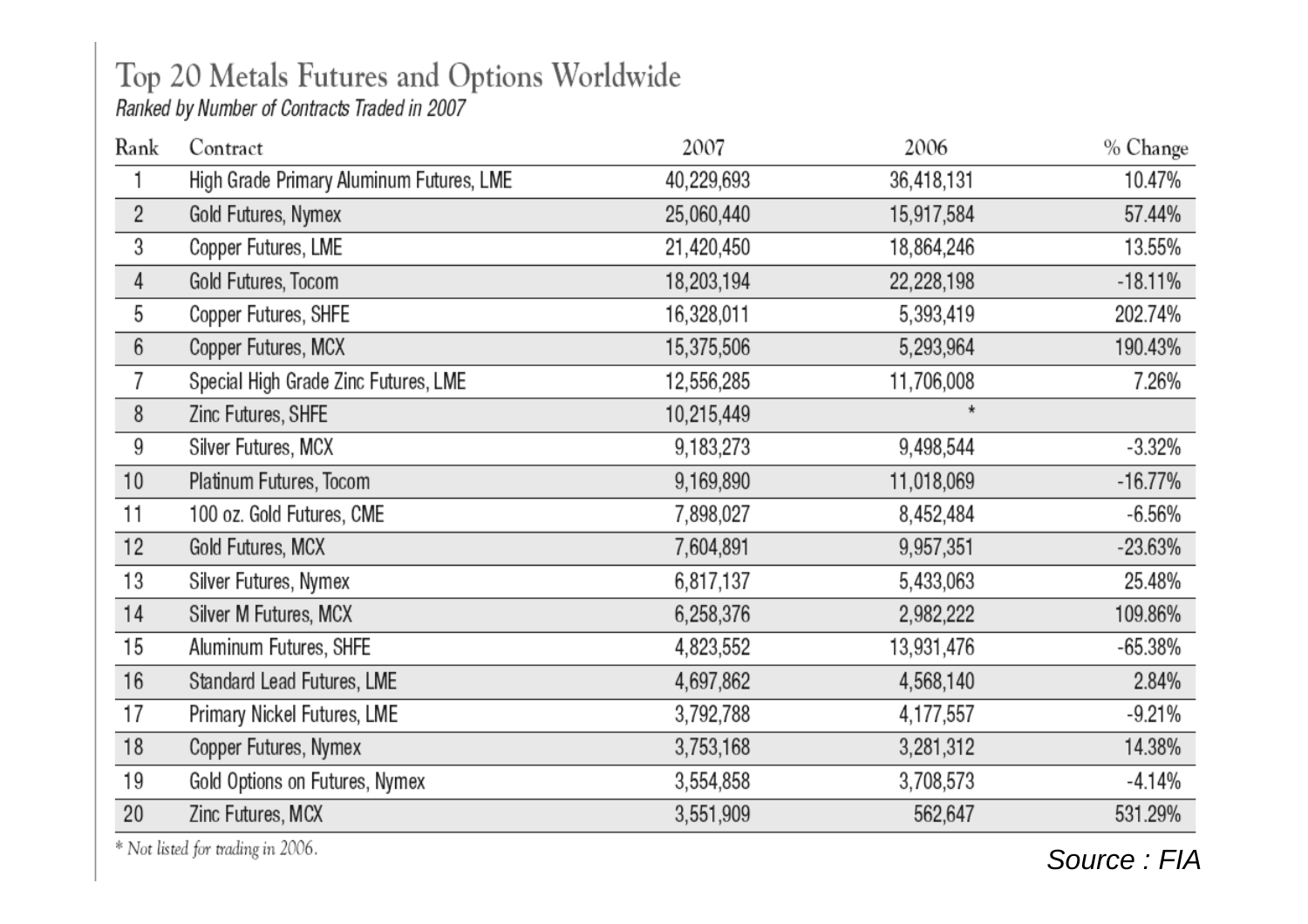The relative importance of commodity markets

- Exchange traded contracts
- OTC markets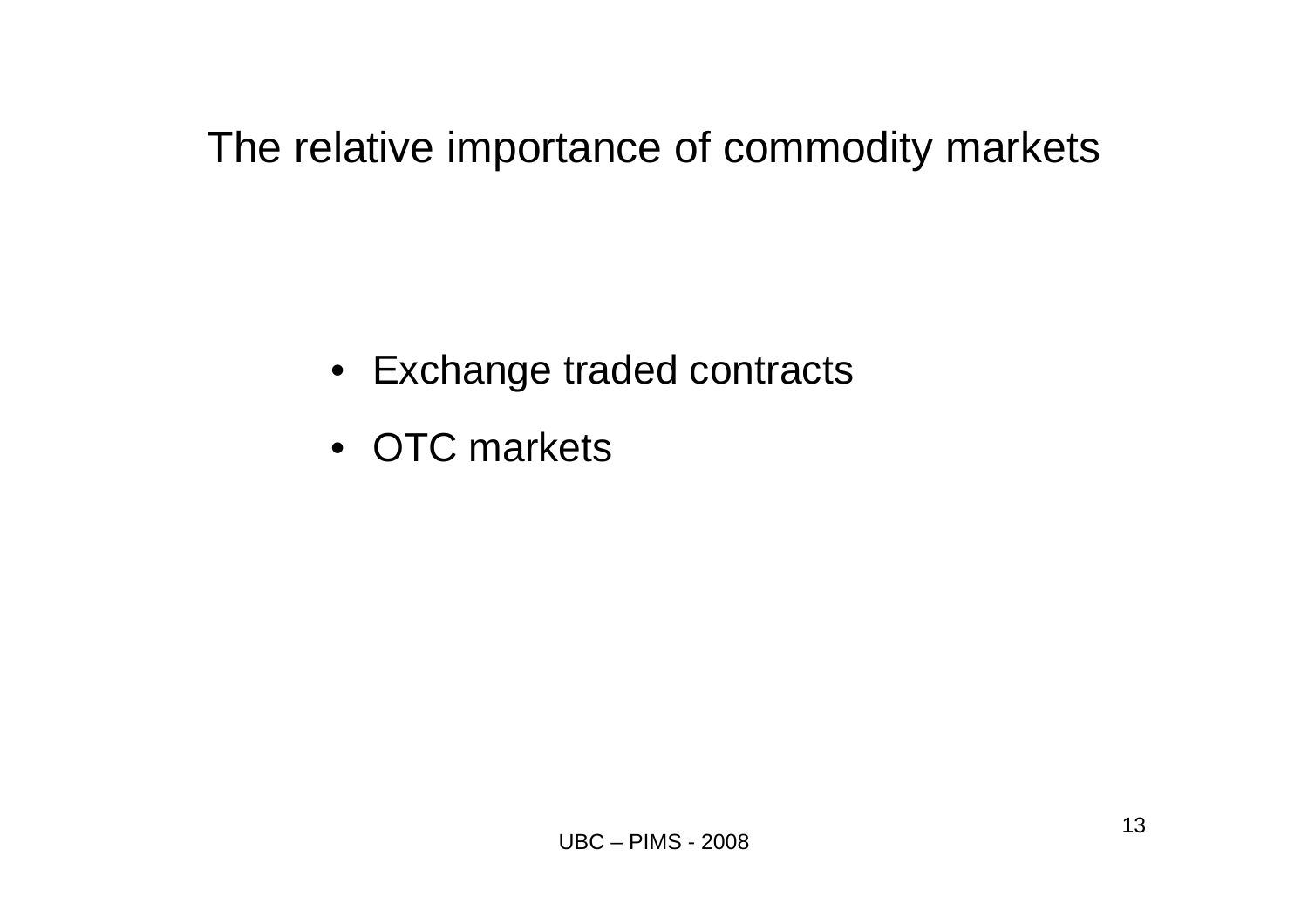

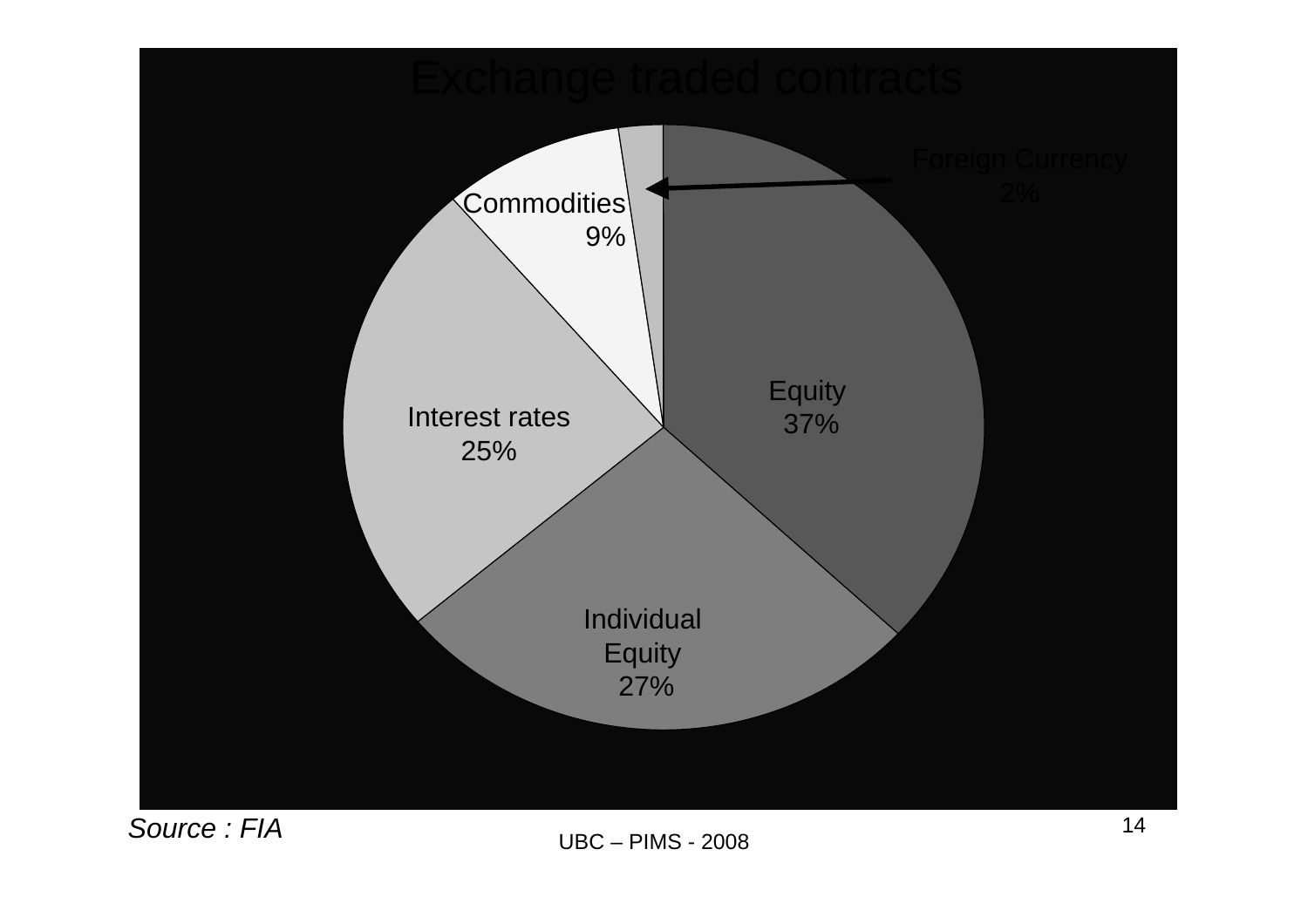## **Positions in OTC derivative markets**

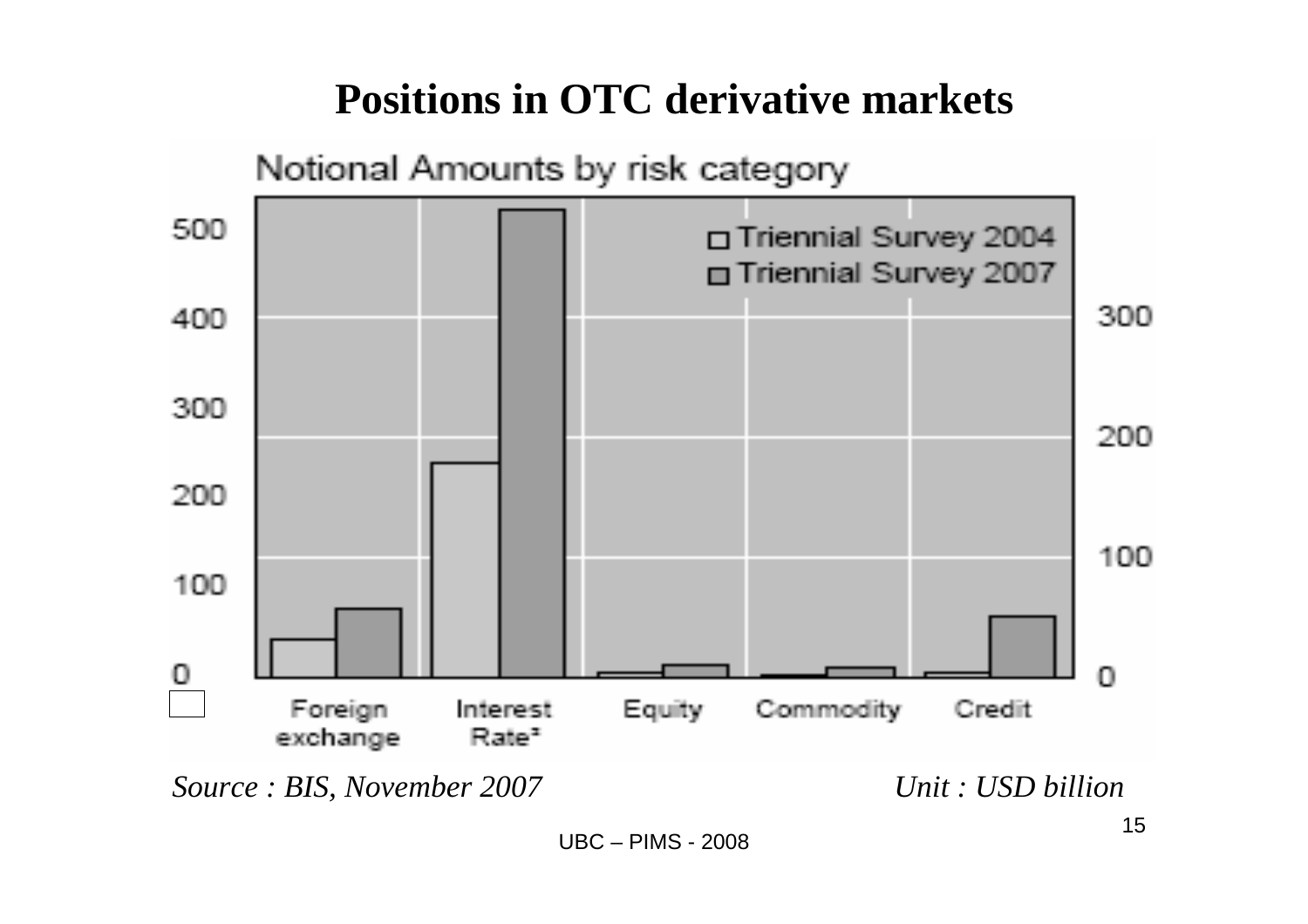## 2. The characteristics of commodity prices

- Importance of quality differentials
	- A lot of cross hedging in commodity markets
	- Derivative products (swaps) on price differentials
- Seasonality in the prices and basis

Basis :  $F(t,T) - S(t)$ 

- where:  $-F(t,T)$  is the futures prices at t for delivery at T
	- S(t) is the spot price

Seasonality is important for agricultural products (supply side) and for energy (demand side).

Seasonality of the basis of petroleum products:

UBC – PIMS - 200816During the winter, fuel oil inventory are rare and the basis is negative; during the summer, stocks are abundant and the basis is positive.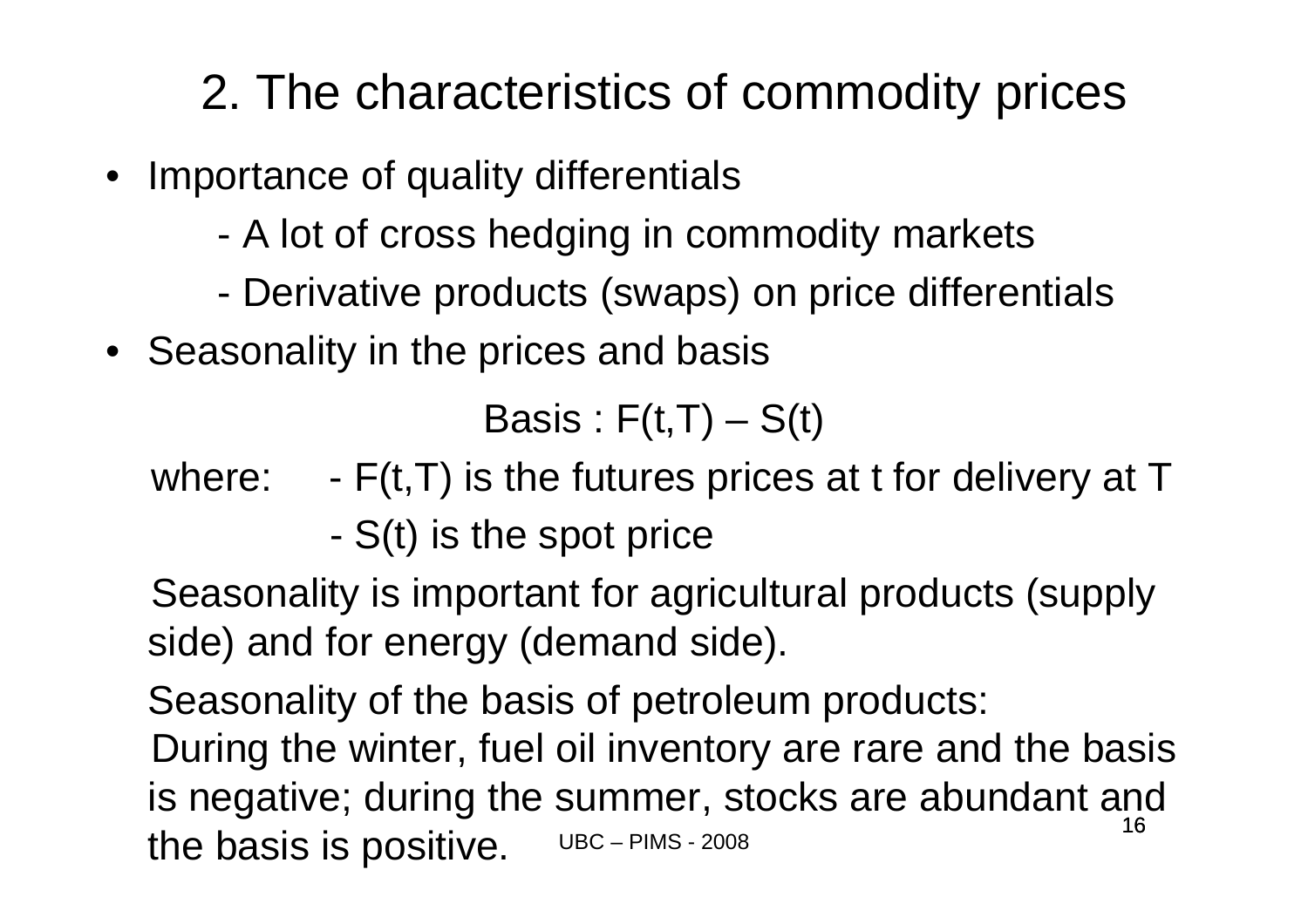## Commodity prices' volatility

• High level of prices' volatility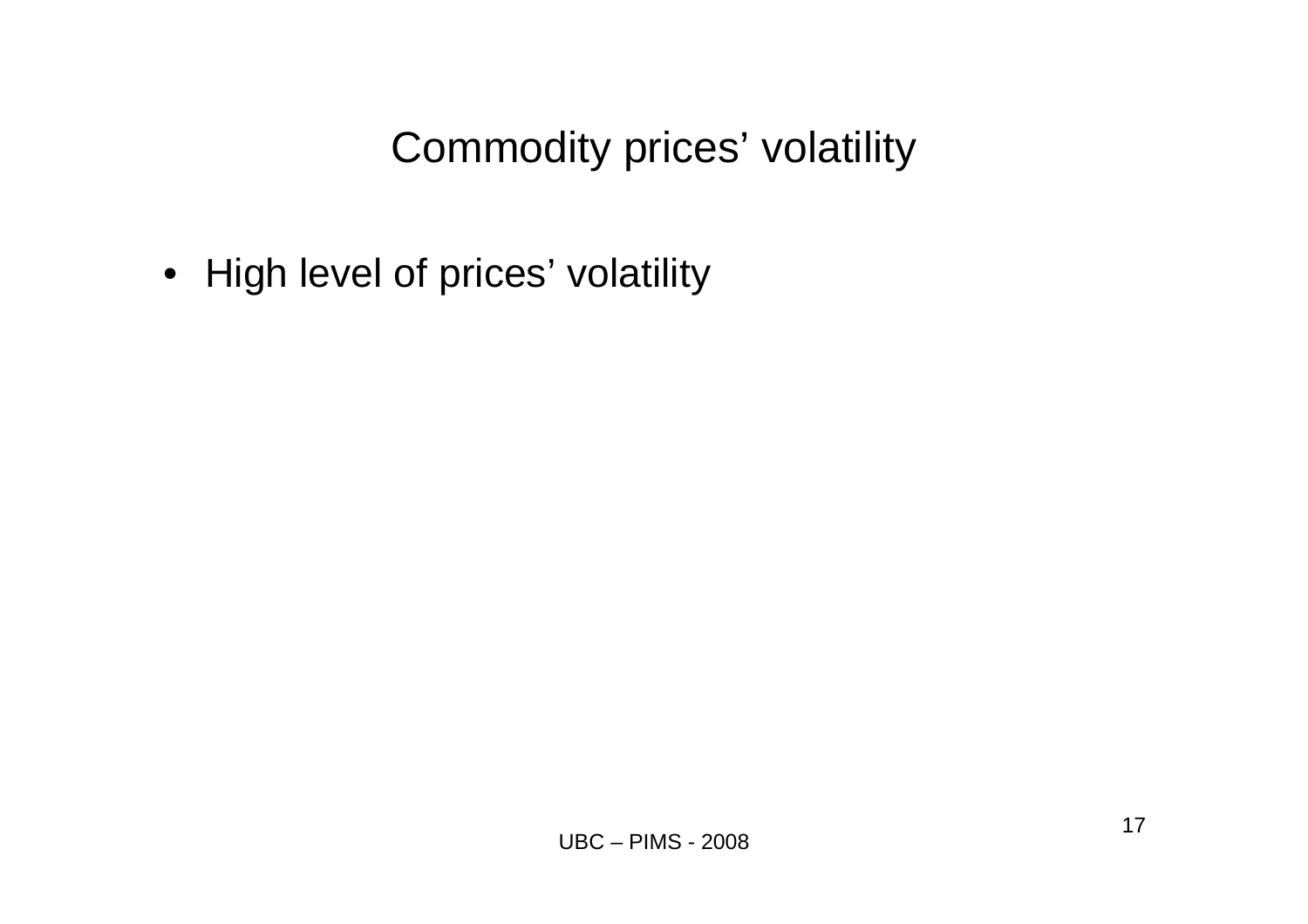| Market                                   | 2006  | Annualized Volatility<br>2007 | 2006 | Annualized Volatility (bp)<br>2007 |
|------------------------------------------|-------|-------------------------------|------|------------------------------------|
| <b>Interest Rates (Money Market)</b>     |       |                               |      |                                    |
| Eurodollar                               | 10.3% | 17.1%                         | 54.5 | 80.2                               |
| Euribor                                  | 10.7% | 9.5%                          | 35.8 | 41.5                               |
| Euroyen                                  | 56.6% | 26.2%                         | 28.8 | 21.8                               |
| <b>Interest Rates (Government Bonds)</b> |       |                               |      |                                    |
| 10-year Treasury Note                    | 3.8%  | 5.2%                          |      |                                    |
| Bund                                     | 3.8%  | 4.1%                          |      |                                    |
| <b>JGB</b>                               | 3.6%  | 3.4%                          |      |                                    |
| Equity                                   |       |                               |      |                                    |
| S&P 500                                  | 9.7%  | 15.9%                         |      |                                    |
| Euro Stoxx 50                            | 14.4% | 15.5%                         |      |                                    |
| Topix                                    | 18.9% | 20.6%                         |      |                                    |
| Foreign currencies                       |       |                               |      |                                    |
| British pound                            | 7.6%  | 6.9%                          |      |                                    |
| Euro                                     | 7.2%  | 6.1%                          |      |                                    |
| Japanese ven                             | 8.0%  | 9.3%                          |      |                                    |
| Commodities                              |       |                               |      |                                    |
| Crude oil                                | 26.4% | 29.7%                         |      |                                    |
| Natural gas                              | 62.2% | 47.2%                         |      |                                    |
| Wheat                                    | 29.5% | 33.7%                         |      |                                    |
| Corn                                     | 28.3% | 32.3%                         |      |                                    |
| Copper                                   | 38.5% | 32.9%                         |      |                                    |
| Aluminum                                 | 32.2% | 22.1%                         |      | Source: FIA                        |

 $\overline{V}$ 

 $\bigcap$ 

L

A

T

**International Contract Contract Contract Contract Contract Contract Contract Contract Contract Contract Contra** 

L

**International Contract Contract Contract Contract Contract Contract Contract Contract Contract Contract Contra** 

T

Y

18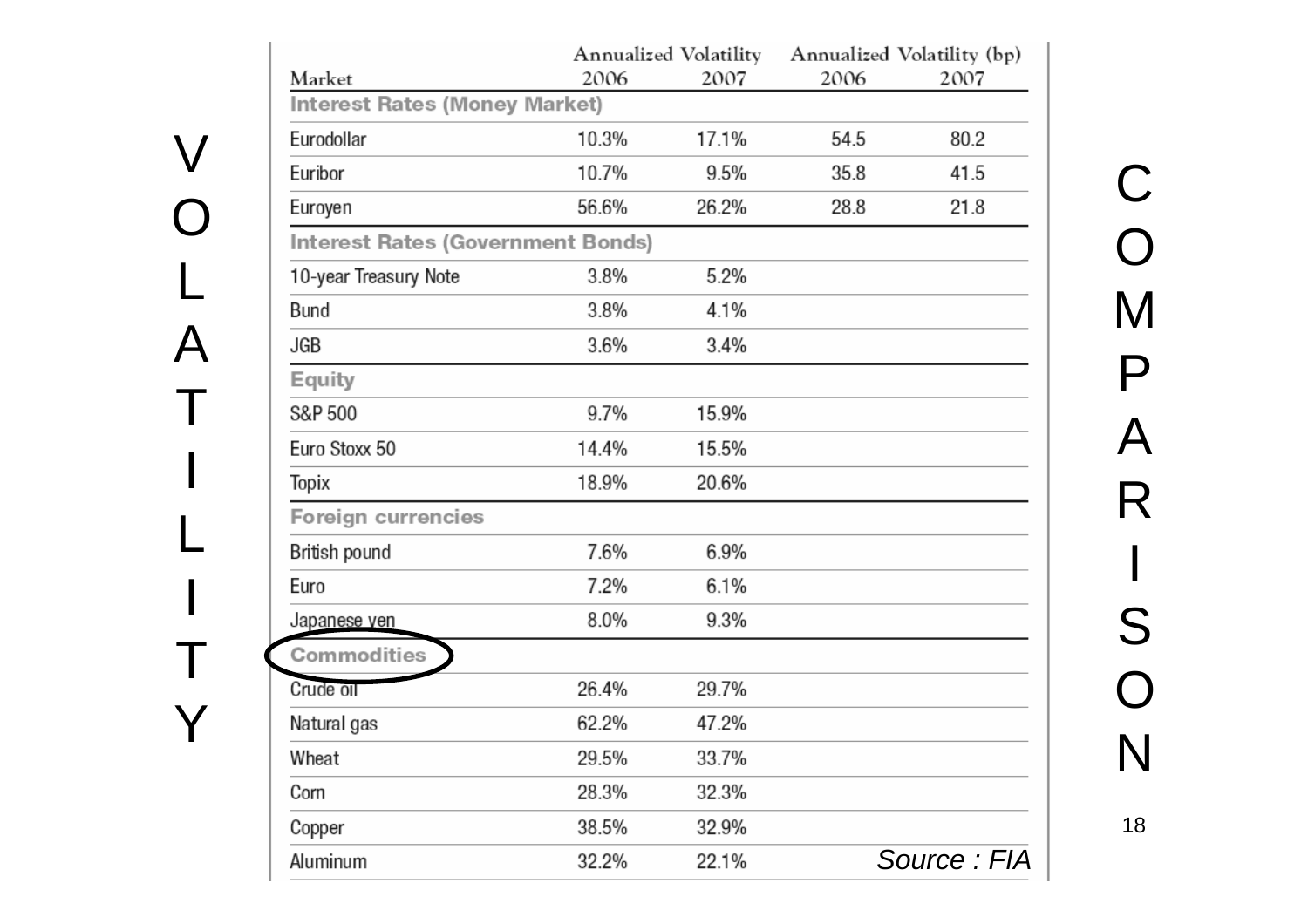Commodity prices' volatility

- High level of prices' volatility
- Volatility rises when commodity prices rise
- Mean reverting behavior
	- for storable commodities
	- still relevant ?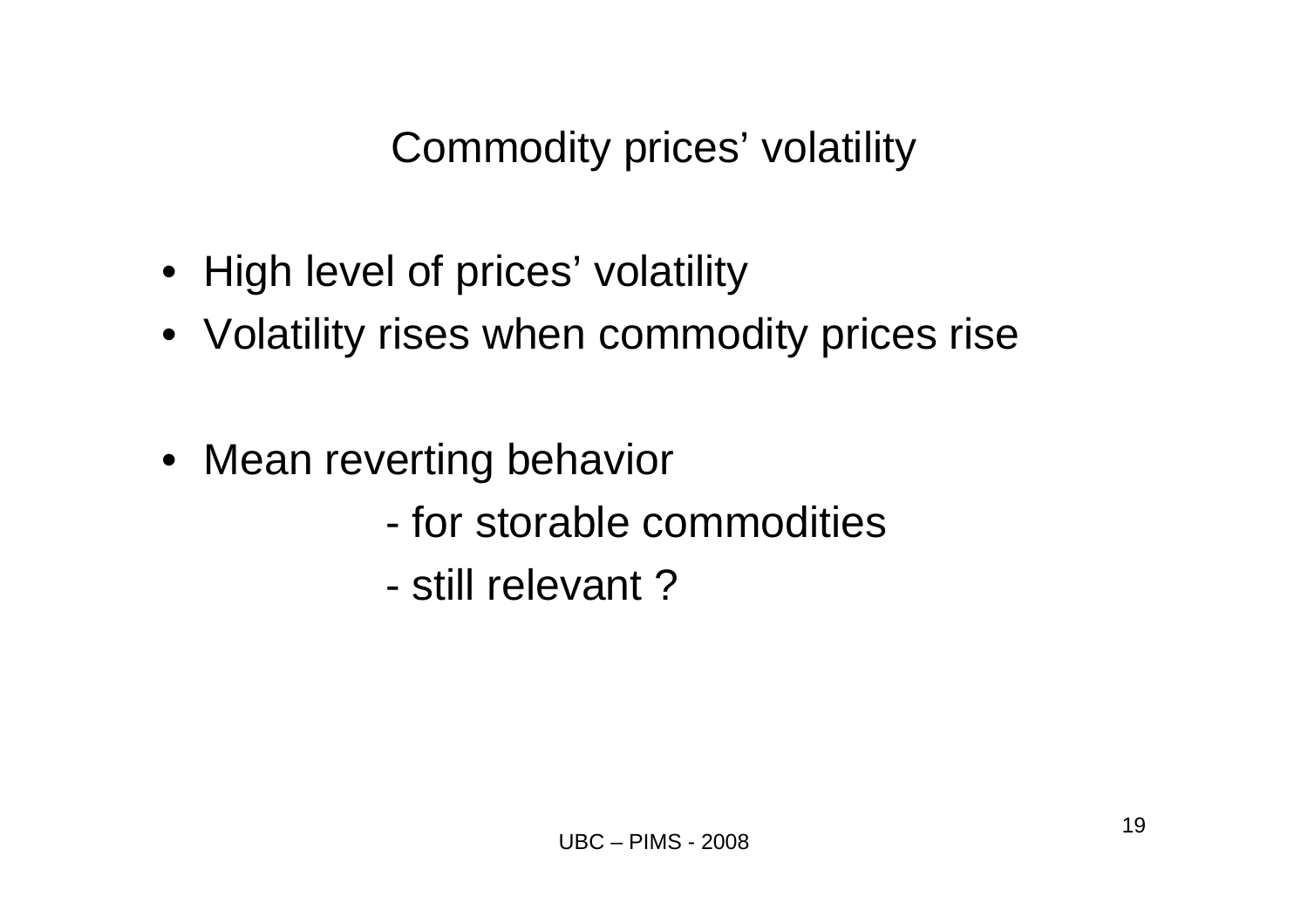**WTI : Futures prices, 1989-2002**

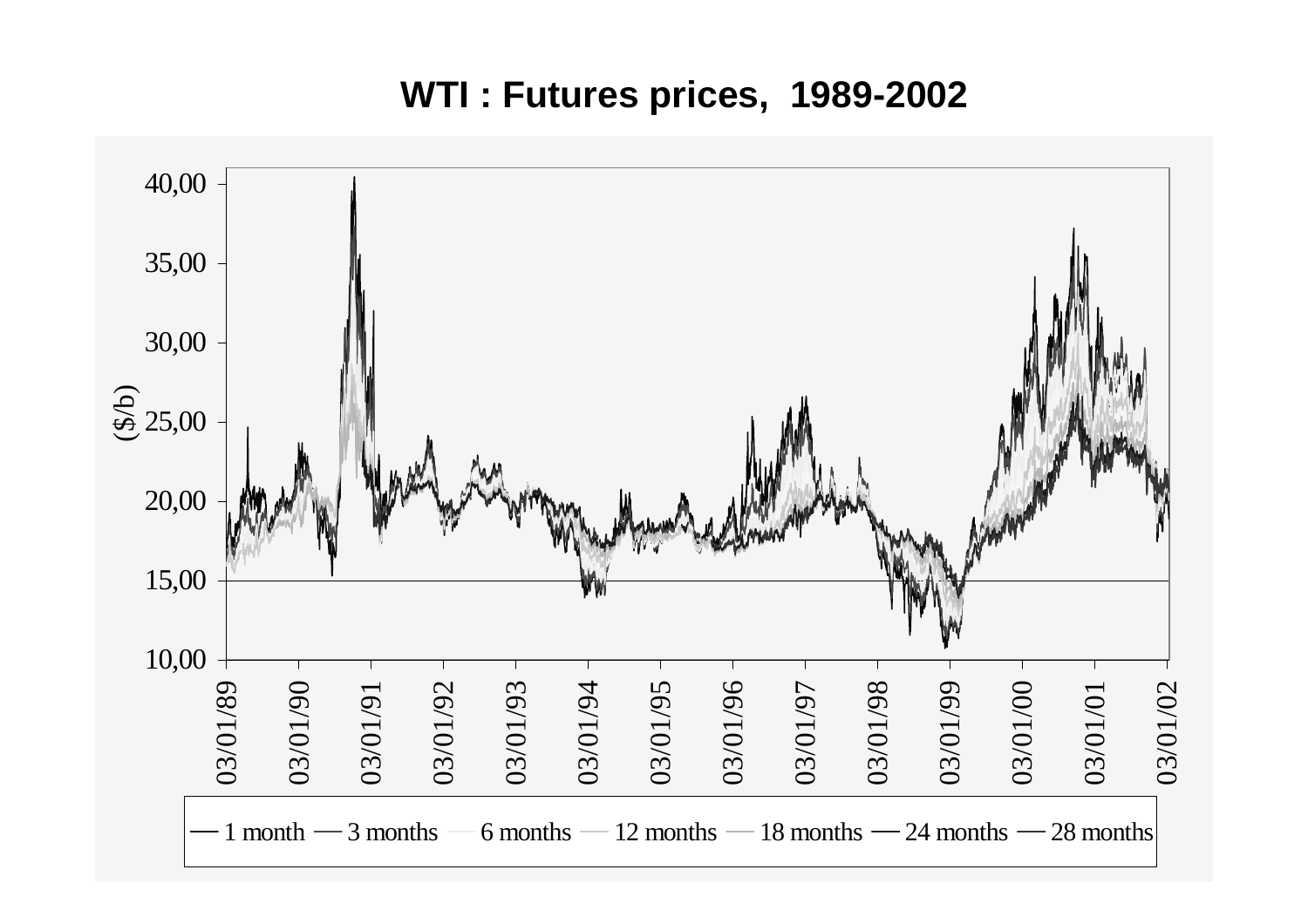## Light Sweet Crude Oil, Nymex



**UBC - PIMS - 2008**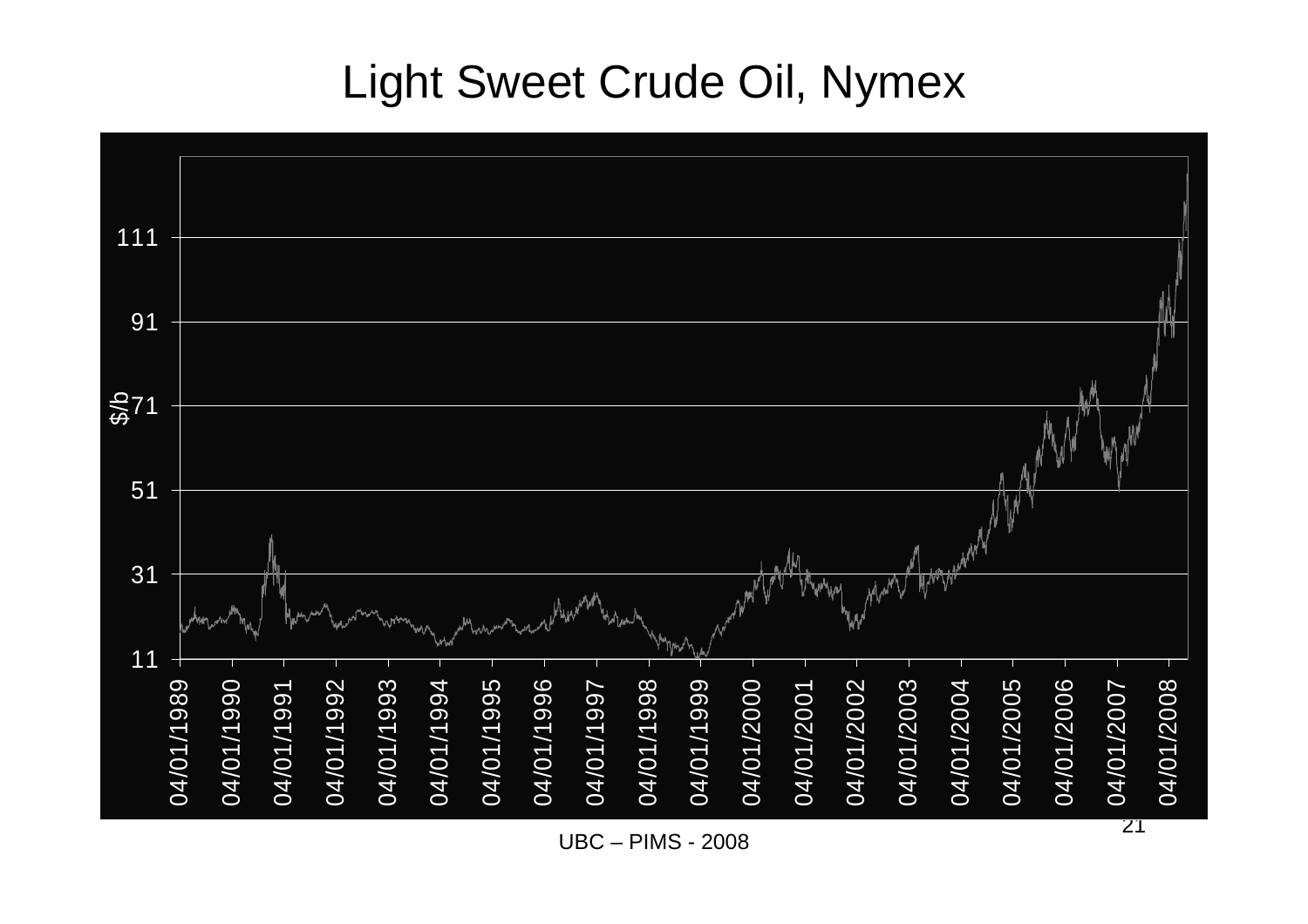### Movements of price curves

- Commodity futures contracts' maturity :
	- -Up to 7 years for crude oil
	- -Up to 3-4 years for agricultural products and metals
- Samuelson effect
	- -Decreasing pattern of volatilities along the prices curve
	- Propagation of shocks. It depends on:

 the stocks' level (the effect sometimes disappears when stocks are abundant)

production, transportation and storage costs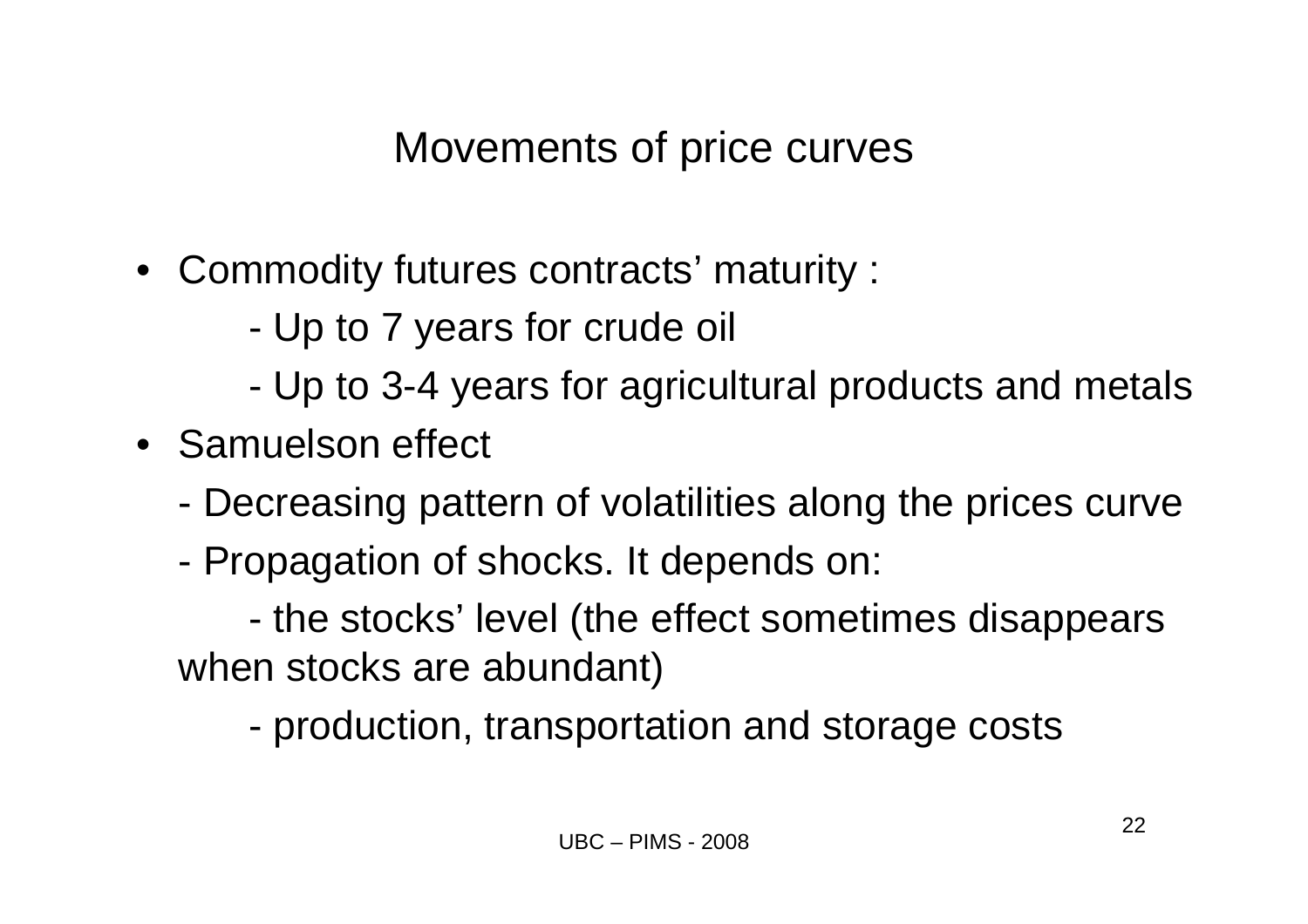### **Fluctuation of prices curves at different dates, WTI**

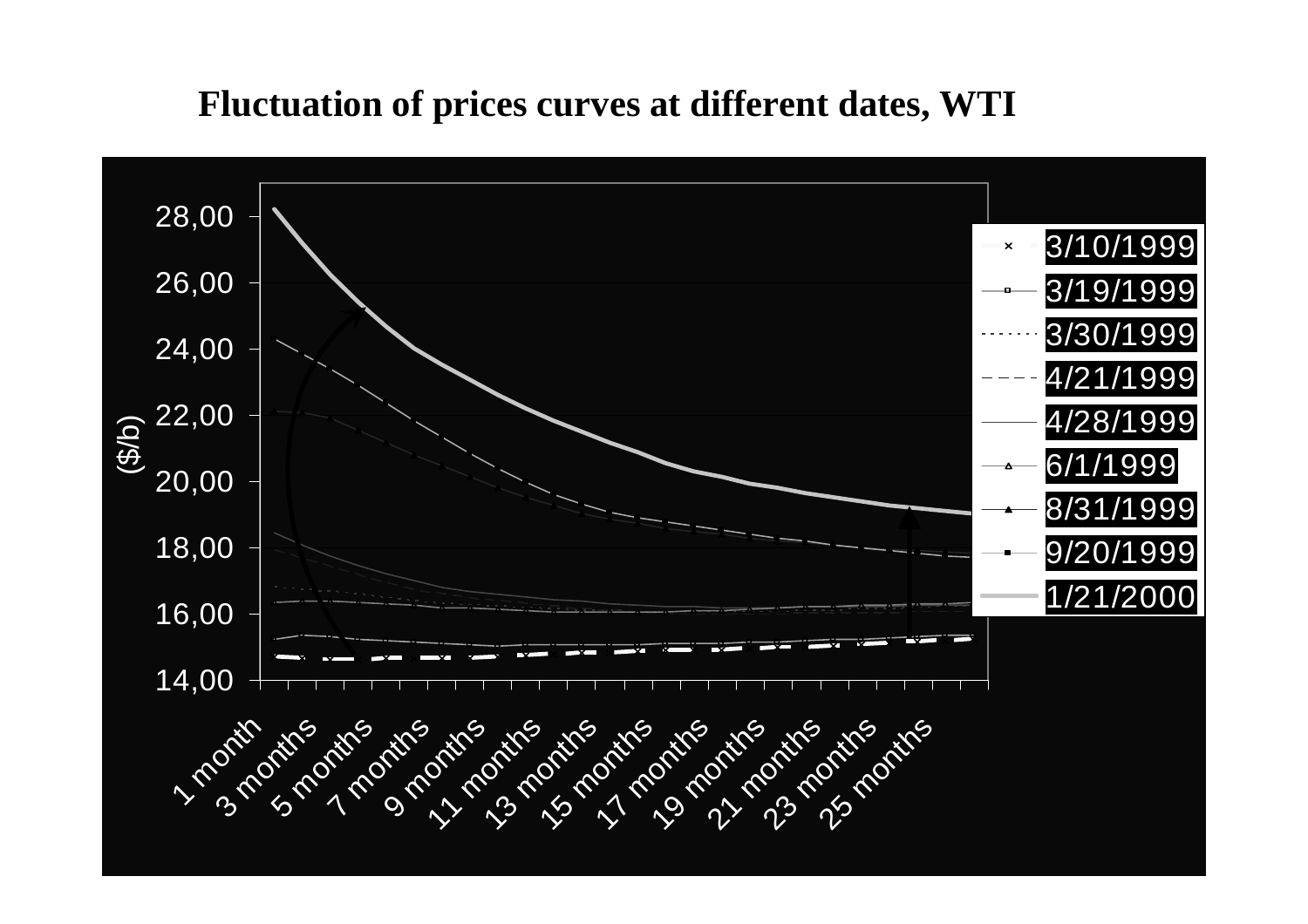### Movements of prices curves

- Principal component analysis
- Three kind of movements :
	- parallel shift in the curve (level factor)
	- relative shift of the curve (steepness factor)
	- curvature factor (only for long-term contracts)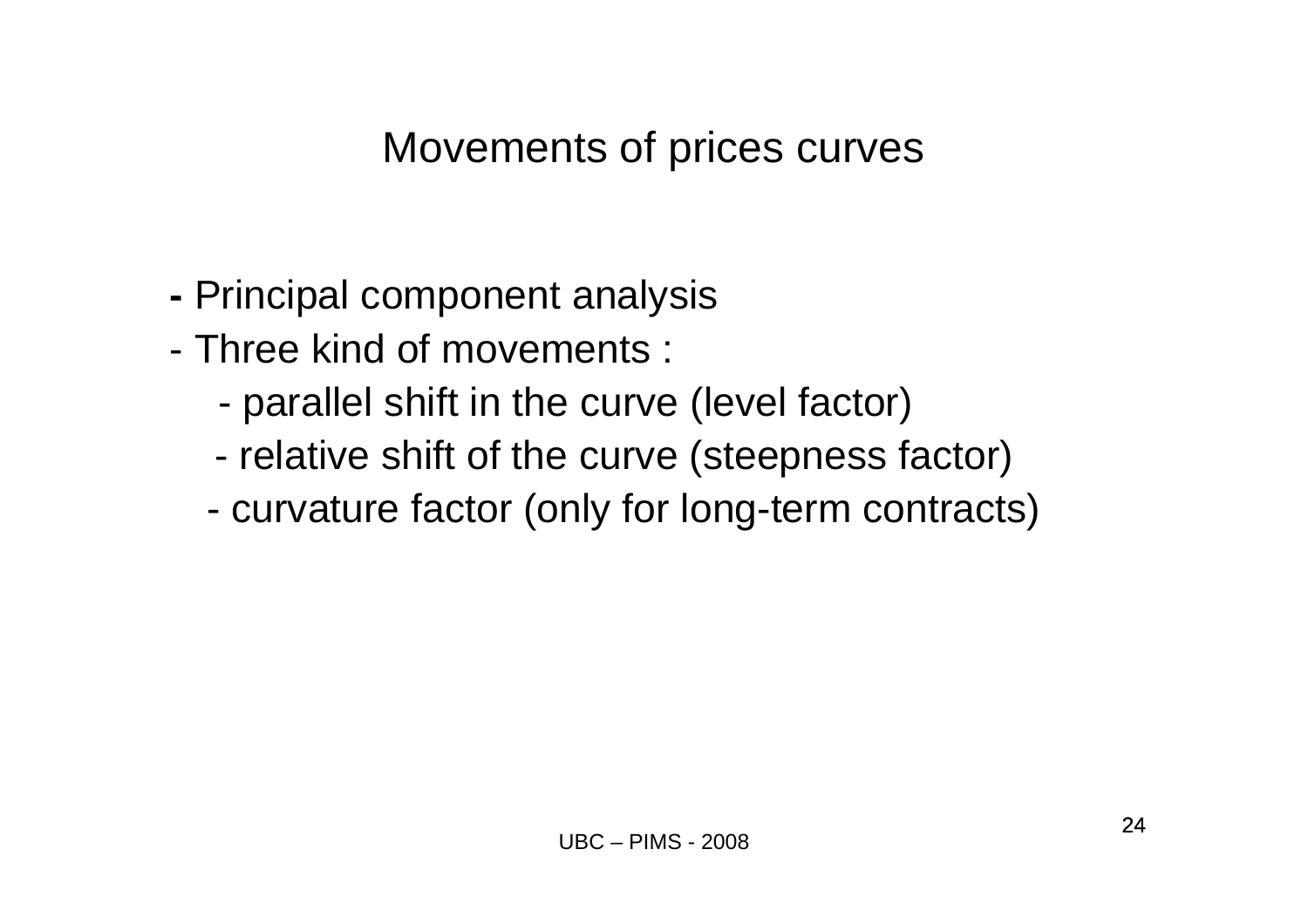## 3. New trends in research on commodities

- **Subjects inspired by other financial markets**
	- Market efficiency (technical analysis)
	- IFRS (International Financial Reporting Standards) :
		- Valuation of inventories
		- Valuation of mineral reserves
		- -Hedging versus speculation (cross hedging)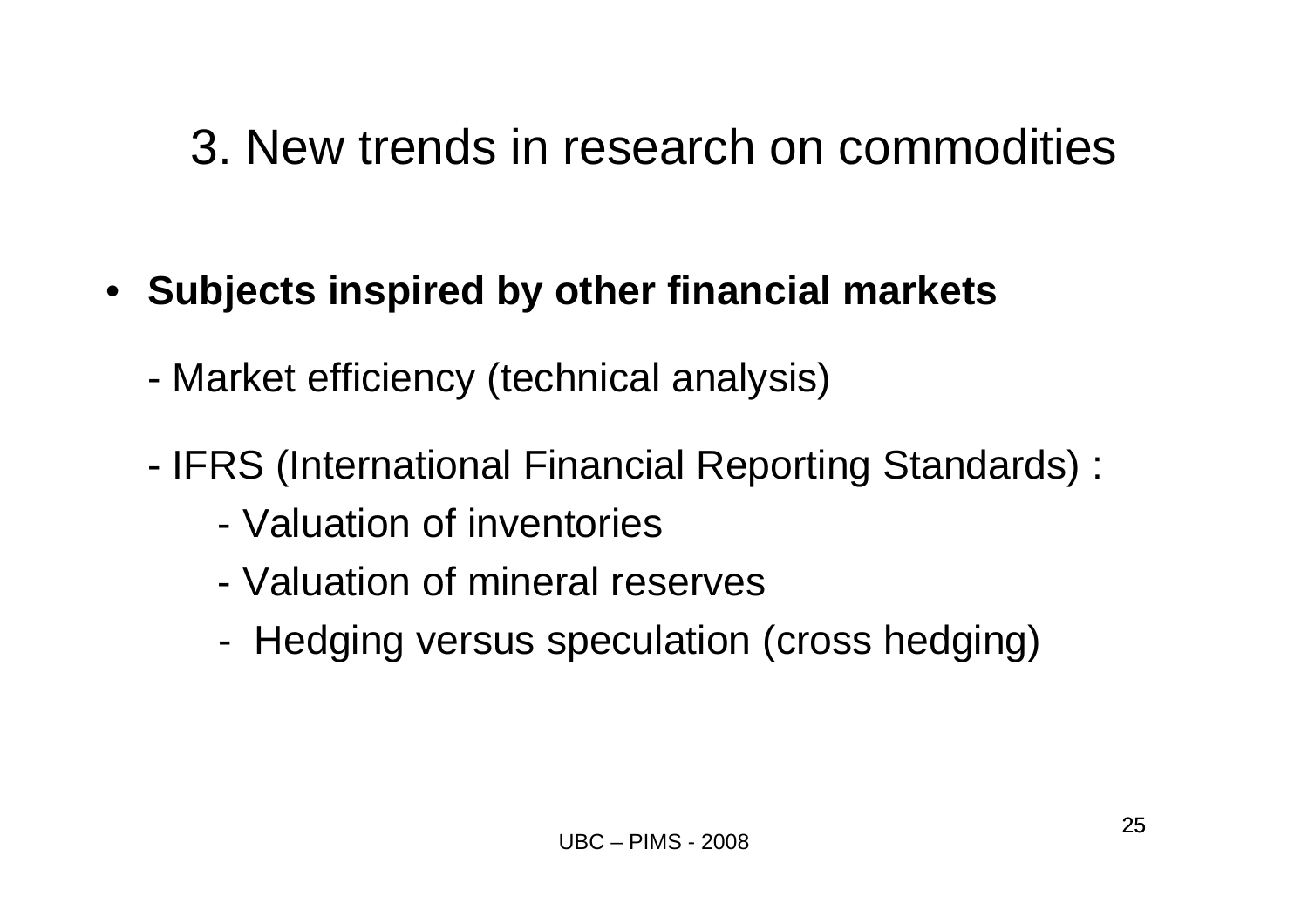- **Subjects that are more specific to commodities:**
	- - Real options
		- Mineral reserves
	- - Extensively used in the petroleum industry: auctions on undeveloped fields
	- - Market integration and price convergence
		- -In the energy field
		- -Between energy and agricultural products
	- - The influence of speculation on prices
		- CFTC data
	- -Commodity as a new class of assets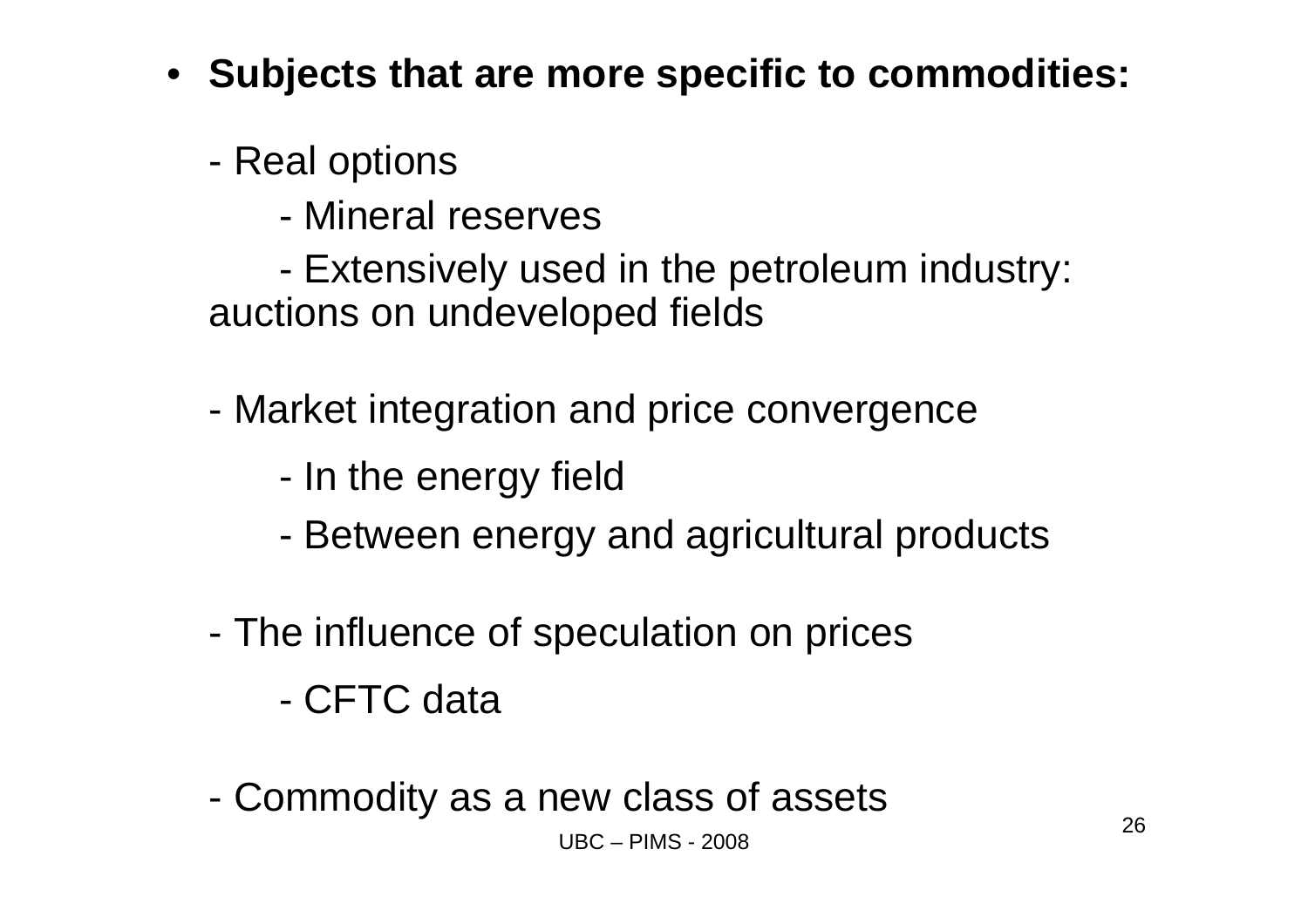Commodity as a new class of asset

- Development of commodity indexes / futures on c.i.
	- -CRB (Commodity Research Bureau)
	- - S&P GSCI : (S& P Goldman Sachs Commodity Index)
	- S&P GSCI Excess Return Index
- Commodity are used for diversification purposes - Massive investments in commodities because of their counter-cyclic nature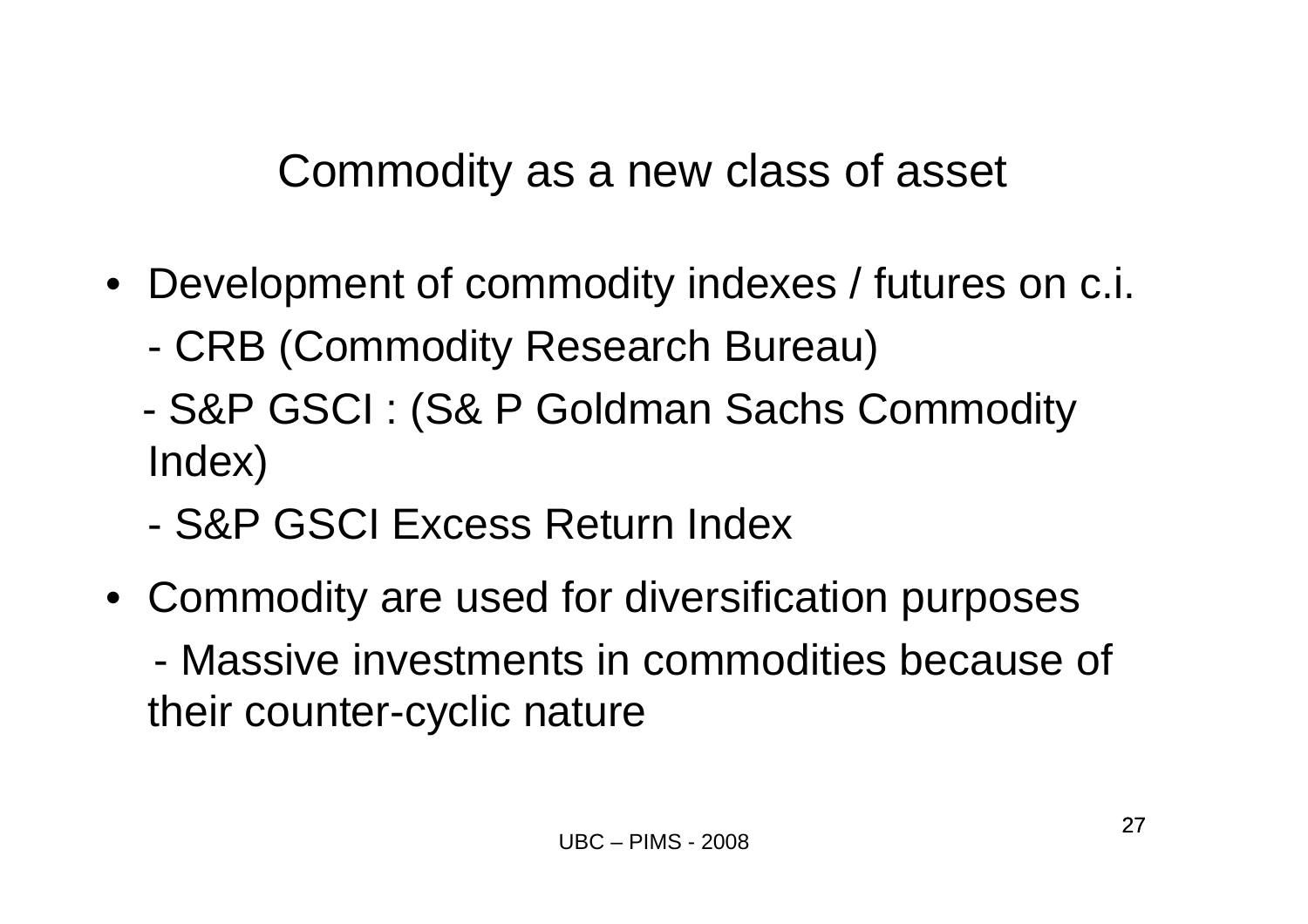### Commodity investments assets under managements (billion \$)



Source: Barclays